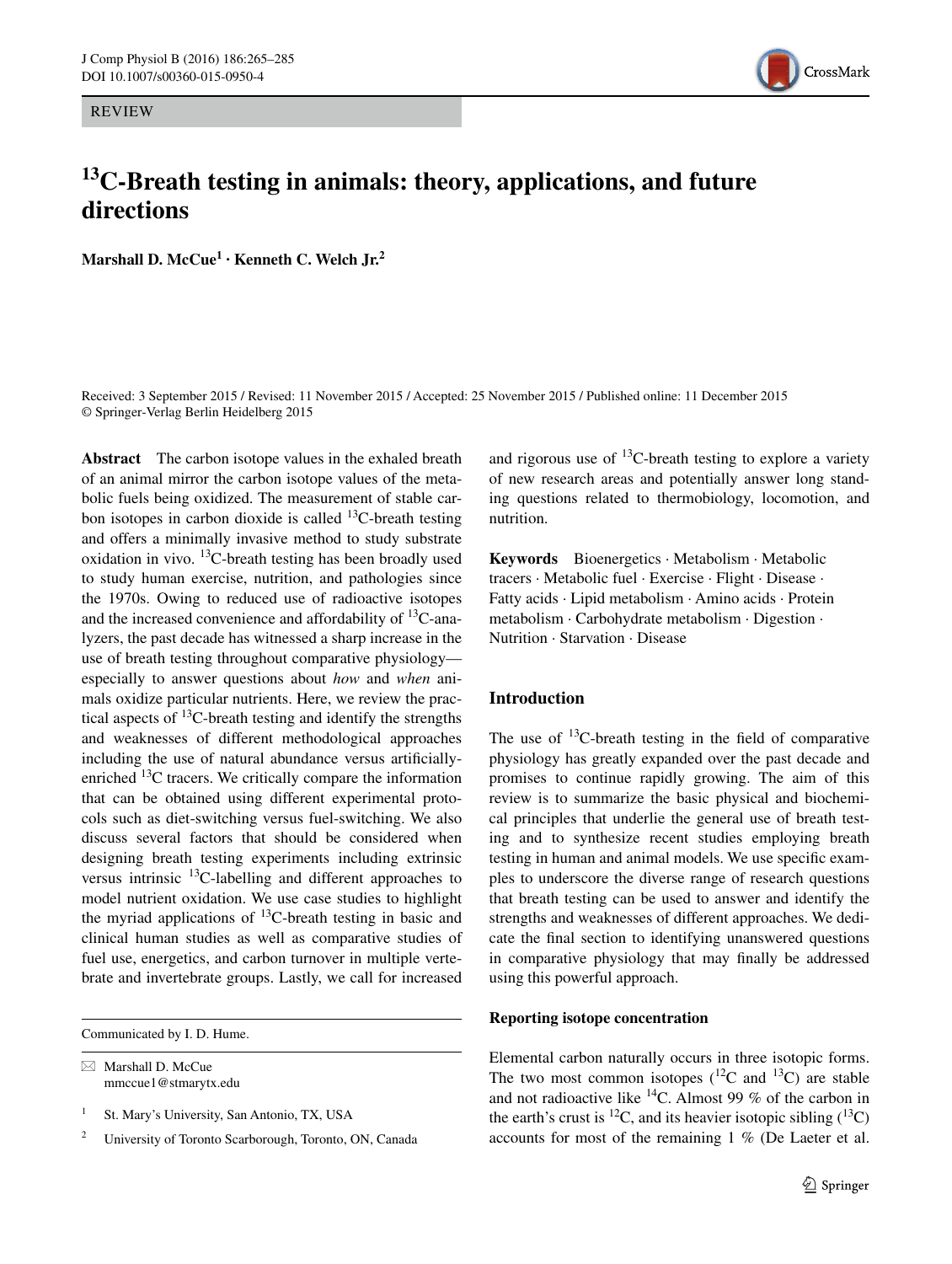$2003$ ). <sup>13</sup>C is not homogenously distributed in the earth's crust and its relative abundance differs among major carbon pools such as the atmosphere, fossil fuels, ocean bicarbonate, and living organisms (De Laeter et al. [2003](#page-16-0); Fry [2006](#page-16-1)). Fortunately researchers are able to accurately measure the minuscule differences in the relative and absolute <sup>13</sup>C-content across this isotopic landscape.

The amount of  $^{13}C$  in a given sample (solid, liquid, or gas) is traditionally expressed in terms of a *delta value* that is calculated as a molar ratio of the  ${}^{13}$ C to  ${}^{12}$ C in the sample compared to an international standard material (Vienna Pee Dee Belemnite; V-PDB; absolute ratio of mole fraction = 0.0112372) and expressed in terms of  $\delta^{13}$ C with units ‰ (per mil) according to the Craig equation (Craig [1957](#page-15-0)).

$$
\delta^{13}C = \left[ \frac{(^{13}C/^{12}C)_{\text{sample}} - (^{13}C/^{12}C)_{\text{VPDB}}}{(^{13}C/^{12}C)_{\text{VPDB}}} \right] \times 1000 (1)
$$

Other variations of nomenclature (e.g., Urey; Ur) that more closely parallel the requirements for SI units have also been proposed (Brand and Coplen [2012](#page-15-1)). For higher concentrations of <sup>13</sup>C (e.g., above 100  $\%$ ) these concentrations are more properly expressed in terms of atom percent (At  $\%$ ) (Slater et al. [2001\)](#page-19-0), but these two units can be interconverted using the following equations (Fry [2006](#page-16-1); Welch et al. [2015\)](#page-20-0).

At 
$$
\% = \left[ \frac{100 \times \text{VPDB} \left( \frac{\delta^{13} \text{C}}{1000} + 1 \right)}{1 + \left[ \text{VPDB} \times \left( \frac{\delta^{13} \text{C}}{1000} + 1 \right) \right]} \right]
$$
 (2)

$$
\delta^{13}C = \left[ \frac{1000 \times \text{At } \%}{(100 \times \text{VPDB}) - (\text{VPDB} \times \text{At } \%)} \right] - 1000 \quad (3)
$$

For consistency, we will hereafter refer to the  $^{13}$ C-content in a material in terms of  $\delta^{13}C$ .

#### **History**

 $13C$ -breath testing (hereafter: breath testing) is an approach where researchers measure the  $\delta^{13}$ C in the exhaled carbon dioxide of air-breathing animals (Fig. [1](#page-2-0)). Because  $CO<sub>2</sub>$  is a waste product of the oxidation of organic compounds in the body breath testing can be used to study a variety of metabolic and physiological processes. Before the 1980s the use of radioactive, 14C-tracers predominated studies of human and animal metabolism in vivo (Matthews and Bier [1983](#page-18-0); Patterson and Veillon [2001](#page-19-1)). Radioisotopes could be measured quite cheaply using scintillation counting, but the costs of disposing of the radioactive waste products (e.g., old samples and animal tissues) have substantially increased over the years making their use less practical (Rennie [1999](#page-19-2)). Other logistical factors have also contributed to the displacement of radioactive carbon tracers. For example, small-scale use of  $13$ C-tracers does not require specialized permitting and oversight by regulatory bodies like the Nuclear Regulatory Commission in the US. From a health perspective, stable isotopes are preferred when working on pediatric subjects (Bier [1997](#page-15-2); Bodamer and Halliday [2001;](#page-15-3) Mahon and Timmons [2014](#page-17-0)) or animals that must be returned to the wild (Pauli et al. [2009](#page-19-3); Voigt [2009](#page-20-1)). Stable isotope samples are also more convenient because they can be stored without concern of tracer decay. In fact  $^{13}$ C-breath samples can be stored at room temperature for several weeks (McCue et al. [2010b](#page-18-1); Passey et al. [2005\)](#page-19-4) without measurable changes in the  $\delta^{13}$ C values.

## **Natural abundance or artificially enriched**

Breath testing studies may be divided into one of two categories—natural abundance or artificially enriched—and their use in comparative physiology is rooted in two larger research areas. In particular, breath testing of natural abundance levels (i.e., naturally occurring variation in relative concentrations) branched from the field of isotope ecology (sensu Martinez del Rio et al. [2009;](#page-17-1) Newsome et al. [2007](#page-18-2); Thompson et al. [2005](#page-20-2)) where the primary focus remains studying  $\delta^{13}$ C in organic tissues. On the other hand breath testing using artificially enriched  $^{13}$ C-tracers has been most influenced by clinical research—namely the study of metabolic diseases and exercise physiology.

Comparative physiologists often seek to understand both how animals interact with their environments, and thus how variation in isotope signatures in their environment are reflected in incorporated carbon, as well as their internal metabolic processes that govern how carbon isotopes are routed through the body. In addressing both sets of questions they must be able to bridge the knowledge base developed by both ecologists and clinicians. While either approach can potentially be used to investigate a given question, there are some important distinctions between them. In the next section, we discuss the background and application of each methodology.

## **Natural abundance**

Breath testing studies using natural abundance levels of  $^{13}$ C rely on the relatively small differences in  $\delta^{13}$ C that result from isotopic fractionation. Fractionation refers to the physical or biochemical processes that result in the differential distribution of heavy and light isotopes of a given element (e.g.,  $13^{\circ}$ C and  $12^{\circ}$ C). Because lighter isotopes tend to react faster in forward-moving, kinetic reactions (Farquhar et al. [1989](#page-16-2); Fry [2006](#page-16-1); O'Leary [1988;](#page-18-3) O'Leary et al. [1992](#page-18-4)) the pool of chemical reactants tends to become isotopically heavier than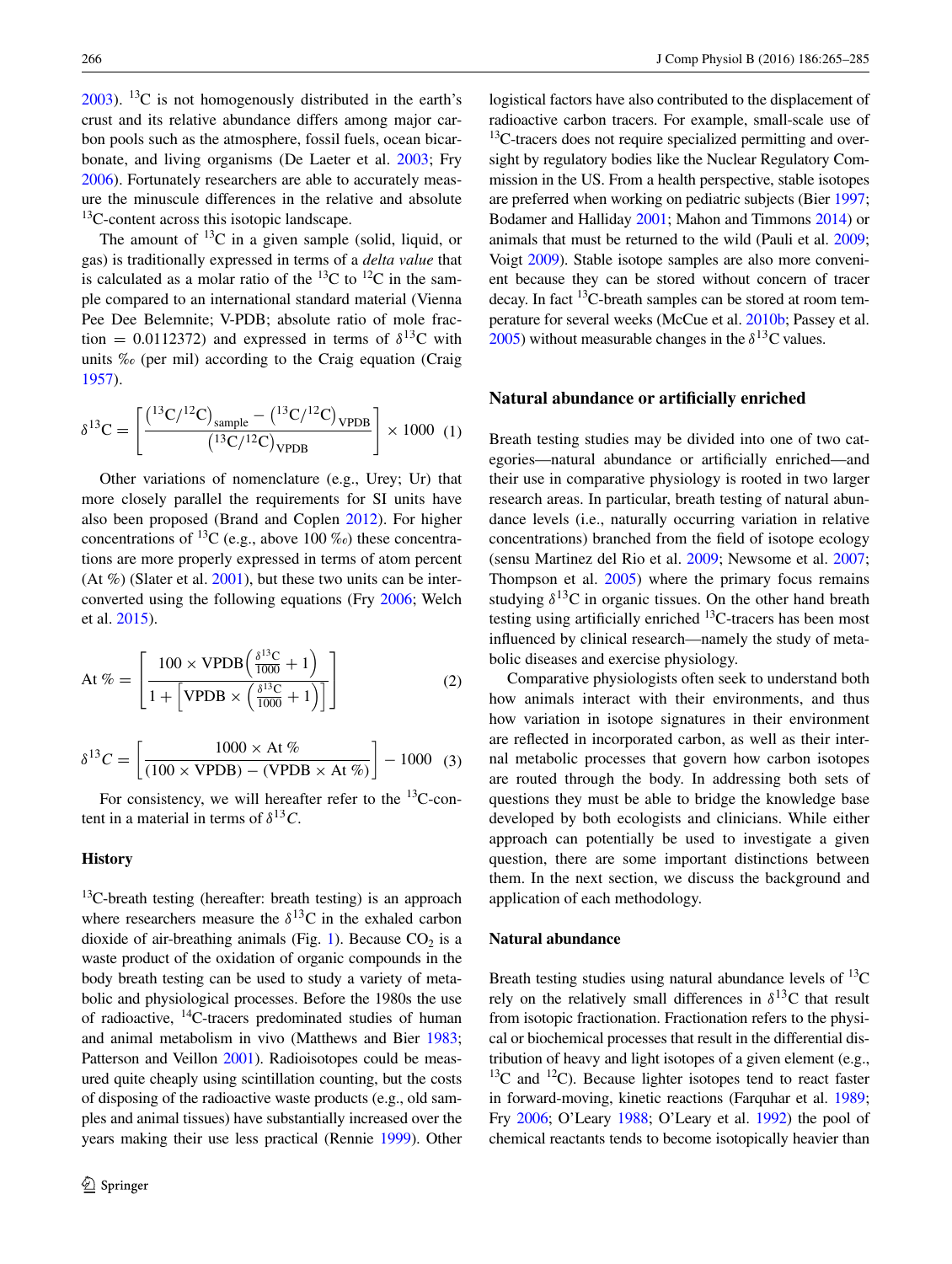

<span id="page-2-0"></span>**Fig. 1** Common approaches used for collecting the breath of animals for 13C analyses. **a** Breath can be collected directly at the nostril or subsampled using a mask. In this case, the inclusion of ambient  $CO<sub>2</sub>$ is typically unavoidable and the error introduced by mixing of  $CO<sub>2</sub>$ from the air and the organism can be minimized either by collection of sufficiently exhalation-enriched  $CO<sub>2</sub>$  concentration or use of artificially-enriched tracers or corrected for by measurement of the isotopic signature of ambient  $CO<sub>2</sub>$  and relative  $CO<sub>2</sub>$  concentrations from each source. **b** Excurrent gas from a flow-through metabolic chamber can be captured for analysis. In this case, incurrent air can be made  $CO<sub>2</sub>$ -free by use of chemical scrubbers or purified gasses. If ambient

a pool of products. In other words, the  $\delta^{13}$ C in products is lower than the  $\delta^{13}$ C in the reactants. In exchange reactions, where both forward and reverse reactions are possible, the heavy isotopes tend to accumulate in the molecular species where the bonds are strongest (Fry [2006;](#page-16-1) Martinez del Rio and Wolf [2005;](#page-17-2) O'Leary et al. [1992\)](#page-18-4). In living tissues both forward-moving and exchange reactions are continually occurring leading to infinitely complex fractionation patterns (Bier [1997](#page-15-2); Doronin et al. [2012;](#page-16-3) Hayes [2001](#page-16-4); Martinez del Rio and Wolf [2005\)](#page-17-2). Fortunately, there are two overarching drivers of fractionation whose effects can be observed among animals—and both of them can be exploited for purposes of <sup>13</sup>C-breath testing.

#### *C3 vs. C4 plants*

Plants with photosynthetic pathways that are characterized as C3 and C4 have distinct  $\delta^{13}$ C values as the result of fractionation of atmospheric  ${}^{13}CO_2$  as it is captured and

air is drawn into the chamber, the error introduced by the mixing of environmental CO<sub>2</sub> can be dealt with as in **a**. **c** Small animals can be placed inside an appropriately sized syringe or sealed respirometry chamber to collect the breath. The syringe could be flushed with  $CO<sub>2</sub>$ free air prior to sampling. In all three examples above, sampled gases can be stored in evacuated glass containers for up to several weeks prior to analysis (*solid arrows*). When a 'real-time' isotope analyzer is used (Table [1\)](#page-14-0) air samples from examples **a** and **b** above can be fed directly into the analyzer for analyzer for immediate analysis (*dashed arrows*). These are only examples and these different methods are not mutually exclusive from one another

incorporated into the growing plant tissues (reviewed in Ambrose and DeNiro [1986](#page-15-4); Coplen et al. [2002;](#page-15-5) Farquhar et al. [1989](#page-16-2); O'Leary et al. [1992](#page-18-4); Park and Epstein [1961](#page-18-5)). In general, C4 plants have  $\delta^{13}$ C values that are ~8–16 ‰ higher than C3 plants (Fig. [2](#page-3-0)). The  $\delta^{13}$ C in CAM plants is more variable and usually resembles those of C4 plants (Wolf and Hatch [2011\)](#page-20-3), but may also fall within the ranges reported for C3 plants depending on the environmental conditions (Pate [2001](#page-19-5)). For the most part this variation in  $\delta^{13}$ C values of primary producers is maintained across trophic levels such that the  $\delta^{13}$ C of the tissues and of breath in animals, and is correlated with those of their respective diets.

Interestingly, these physiological differences in C3 and C4 plants are also ultimately responsible for the naturally occurring differences in the  $\delta^{13}$ C in the breath of different human populations. For example because Europeans tend to consume sugar derived from sugar beets (i.e., a C3 plant), rather than corn or sugar cane (i.e., C4 plants) like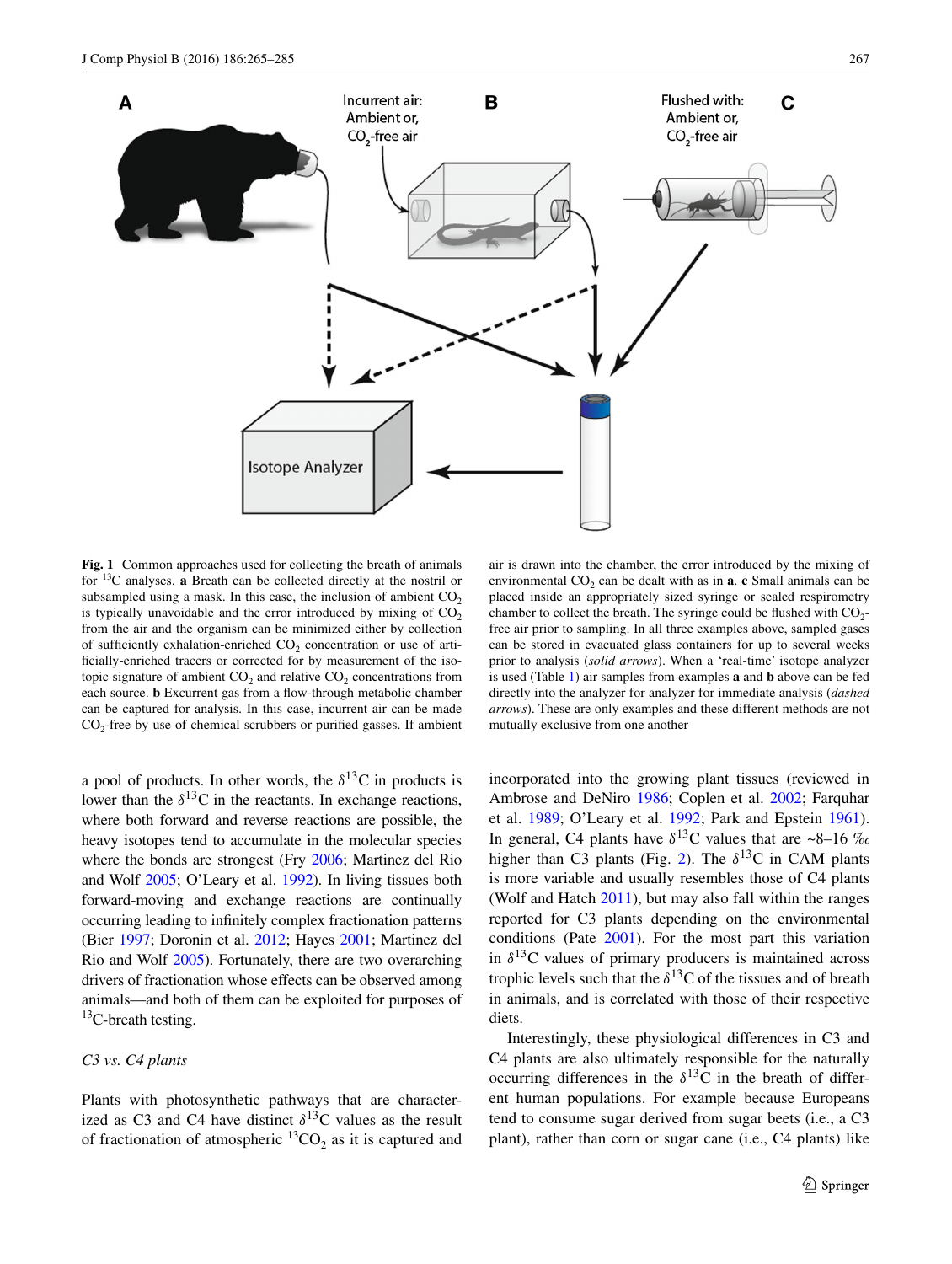

<span id="page-3-0"></span>**Fig.** 2 Frequency distribution of the  $\delta^{13}C$  in the bulk tissues of hundreds of plant species. Redrawn from data presented in (O'Leary [1988](#page-18-3)). The  $\delta^{13}C$  in the tissues of CAM plants are more variable and can resemble those of C3 or C4 plants depending on the condition (Pate [2001](#page-19-5))

their American or African counterparts, their breath tends to exhibit a lower  $\delta^{13}$ C (Gautier et al. [1993;](#page-16-5) Massicotte et al. [1993](#page-18-6); Schoeller et al. [1980](#page-19-6); Tanis et al. [2000](#page-19-7); Wagenmakers et al. [1993\)](#page-20-4). Although it has not been employed this difference in the breath could be exploited and serve as a minimally invasive screening technique to complement existing customs and border enforcement practices.

## *Lipids vs. nonlipids*

Within a given organism (e.g., plant or animal) the lipid molecules tend to have a  $\delta^{13}$ C that is ~2–8 ‰ lower than non-lipid molecules. There are several biochemical branch points during lipid synthesis where discrimination against  $13$ C-containing molecules may occur (Hayes [2001](#page-16-4)). For example pyruvate containing  ${}^{13}C$  is slightly less likely to be converted into acetyl-CoA by the pyruvate dehydrogenase complex (DeNiro and Epstein [1977](#page-16-6); Ruess et al. [2005](#page-19-8)). Moreover, <sup>13</sup>C-acetyl CoA is slightly less likely to become integrated into growing fatty acid chains than  $^{12}$ C-acetyl CoA (Blair et al. [1985](#page-15-6); Des Rosiers et al. [1991\)](#page-16-7). There is also evidence that  $^{13}$ C-containing fatty acids undergo discrimination during esterification and deesterification with glycerol molecules (reviewed in Welch et al. [2015](#page-20-0)).

In studies of the  $\delta^{13}$ C in bulk tissues of plants and animals these differences between lipid and nonlipid components have been considered an unwanted source of variability (e.g., Barnes et al. [2007](#page-15-7); Focken and Becker [1998](#page-16-8); Hoffman and Sutton [2010](#page-17-3); Hussey et al. [2010](#page-17-4); Logan et al. [2008;](#page-17-5) Oppel et al. [2010](#page-18-7); Post et al. [2007](#page-19-9)) that must be chemically or mathematically factored out. In contrast,  $13C$ -breath testing studies have been able to exploit this naturally occurring difference. For example, overweight patients on calorie-restricted diets tend to burn a greater proportion of endogenous lipid and therefore exhibit lower  $\delta^{13}$ C in their breath. Periodic, minimally invasive monitoring of their breath can be tracked ensure they are complying with their prescribed diets over extended periods (Whigham et al. [2014\)](#page-20-5). Other examples of how the difference in  $\delta^{13}$ C between lipids and nonlipid has been exploited in comparative physiology are discussed below.

## **Artificial enrichment**

The naturally occurring differences in  $\delta^{13}$ C of C3 versus C4 plants or lipid *versus* non-lipid molecules are ubiquitous—and free to users. But there are two important advantages of using artificially enriched  $^{13}$ C-tracers for breath testing. The first is that artificially enriched  $^{13}$ C-tracers enable researchers to study the oxidative fates of a greater variety of specific types of molecules rather than the hundreds of compounds found in a typical plant or animal tissue. This lack of molecular specificity has been referred to as the 'scrambled-egg premise' (sensu Van Der Merwe [1982](#page-20-6)). The limitation of molecular specificity inherent within the scrambled egg premise can be minimized, in part, by using laboratory synthesized large molecules such as  $^{13}$ C-algal or  $13$ C-milk proteins. However insight into the oxidative fates of the constituent amino acids of these proteins is precluded because they exhibit their own unique  $\delta^{13}$ C (Macko et al. [1983](#page-17-6); Newsome et al.  $2014$ ). Some of the early <sup>13</sup>C-breath testing studies in humans (e.g., Lacroix et al. [1973](#page-17-7)) and later in comparative models (e.g., Voigt and Speakman [2007](#page-20-7); Welch et al. [2006;](#page-20-8) Welch and Suarez [2007\)](#page-20-9) elegantly circumvented the scrambled egg premise by using purified fractions (e.g., glucose or fructose) derived from C3 and C4 plants. Unfortunately, this approach is not practical for other plant fractions (e.g., oils or proteins) that have heterogenous compositions.

The second advantage is that artificially enriched tracers can be used to generate larger changes in the  $\delta^{13}$ C in the breath. For example the breath of a 15 g zebra finch ingesting 5 mg of  $^{13}$ C-1-glucose will reach values of >300 % within 15 min and remain >50  $\%$  over the subsequent 2 h (MDM personal observation). This increased isotopic signal (compared to  $\leq 16$  ‰ employing natural C3 vs. C4-derived variation) makes it easier to identify and characterize relatively small changes in oxidation (Gay et al. [1994](#page-16-9); McCue [2011\)](#page-18-9) or to do so using less precise (i.e., less expensive) analytical equipment.

Each year new artificially enriched  $^{13}$ C-molecules become commercially available from producers such as Cambridge Isotope Laboratories (CIL; Tewksbury, MA) and ISOTEC (Sigma–Aldrich). CIL presently produces over 10,000 different  ${}^{13}$ C-labelled molecules (R. Trolard, personal communication). The large combination of  $13$ C-labelled molecules stems in part from the fact that a small molecule such as glucose with six carbons could be  $13C$ -labelled in up to 63 different combinations. Although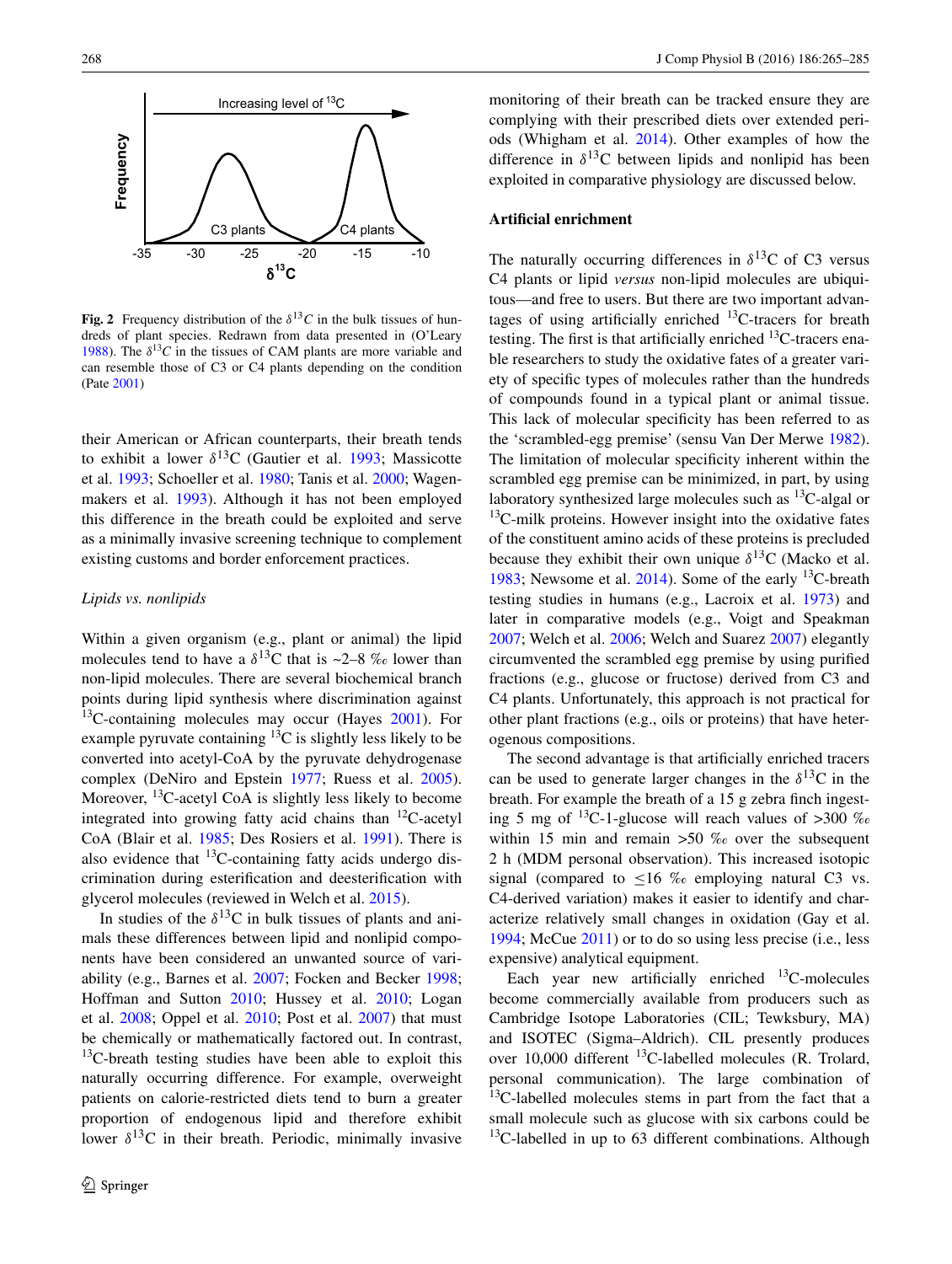each carbon atom in a glucose molecule could potentially undergo a different biochemical fate (Chown et al. [2012](#page-15-8); Coggan [1999](#page-15-9); Murphy [2006;](#page-18-10) Obeid et al. [2000\)](#page-18-11), knowledge of this level of intermediary metabolism is not practical for breath testing involving animals. As such, most breath testing studies employing artificial enrichment use glucose molecules where all of the carbons are uniformly labelled with <sup>13</sup>C (i.e., U-<sup>13</sup>C-glucose) or a less expensive option where only the number one carbon atom is labelled (e.g.,  $1^{-13}$ C-glucose). Below we discuss other 'general-purpose' tracers for fatty acids and amino acids.

When purified, low molecular weight  ${}^{13}$ C-tracers (e.g., monosaccharides, amino acids, or fatty acids) are administered along with a normal, mixed diet the meal is said to be extrinsically labelled. In other words, the  $^{13}$ C-tracer is not biochemically integrated into the meal. However, researchers have combined 13C-tracers with both plants and animals to generate foods that are intrinsically labelled to study oxidative kinetics in a more realistic way (Boirie et al. [1996](#page-15-10); Ghoos and Beaufrere  $1998$ ). Cows fed with <sup>13</sup>C-amino acids will produce  ${}^{13}$ C-enriched milk that can be separated into whey and casein proteins (Boirie et al. [1995\)](#page-15-11). Chickens and quail fed 13C-proteins or amino acids (Berthold et al. [1991](#page-15-12); Bujko et al. [2007;](#page-15-13) Evenepoel et al. [1997](#page-16-11); Fromentin et al. [2012](#page-16-12); McCue et al. [2013a\)](#page-18-12) will create  $13C$ -ovalbumin. These labelled eggs and milk can even be converted into other foods like pancakes (Bammens et al. [2004](#page-15-14); Geboes et al. [2004\)](#page-16-13). Plant tissues can also become intrinsically labelled by growing them in an engineered atmosphere, directly injecting <sup>13</sup>C-labelled molecules into the stems, or adding <sup>13</sup>C-labelled molecules to hydroponic systems (reviewed in Grusak [1997](#page-16-14)). One study describes how <sup>13</sup>C-labelled pasta was produced from wheat raised in  $a^{13}CO$ <sub>2</sub> atmosphere (Folch et al. [2001\)](#page-16-15).

#### Sample "contamination" with environmental  $CO<sub>2</sub>$

The environment around air breathing animals is composed of, on average,  $0.04\%$  CO<sub>2</sub>. In many cases, it is impossible (Fig. [1a](#page-2-0)) or impractical (e.g., flow-through sampling from a respirometry chamber in the field, or employing high flow rates; Fig. [1](#page-2-0)b) to exclude this ambient  $CO<sub>2</sub>$  from the breath sample to be analyzed. Chemically-scrubbed or purified  $CO<sub>2</sub>$ -free air can be used to flush a small, sealed collection chamber (Fig. [1c](#page-2-0)) or can be used to provide the incurrent flow for a flow-through respirometry chamber (Fig. [1](#page-2-0)b). Doing so avoids the issue of contamination altogether.

The mixing of ambient environmental  $CO<sub>2</sub>$  with that from the breath of a study organism has the potential to obscure accurate measurement of  $\delta^{13}$ C from the breath  $CO<sub>2</sub>$  derived from the oxidation of a tracer substrate. This is particularly true when the concentration of breath  $CO<sub>2</sub>$ in the gas sample to be analyzed is low (e.g.,  $\langle 1 \, \%$ ) and

or when the isotopic signature of the tracer molecule is relatively similar to other potential oxidative substrates and ambient  $CO<sub>2</sub>$  (i.e., when relying on naturally enriched tracers). Problematic contamination could also arise from the proximity of air-breathing researchers or  $CO_2$ -emitting machines (e.g., running internal combustion engines or flames), though such contamination can be avoided by sampling in well-ventilated areas and by excluding any unnecessary  $CO_2$ -emmitters (including accessory researchers).

Fortunately, even the potential error arising from contamination with ubiquitous ambient  $CO<sub>2</sub>$  can be minimized in several ways. Even relatively small respiring organisms breathing and rebreathing air within even an unsealed small container or mask can quickly raise the concentration of  $CO<sub>2</sub>$  to above 2 %. At this concentration, the relative amounts of organism-derived  $CO<sub>2</sub>$  dwarfs that of ambient  $CO<sub>2</sub>$  by roughly 50 times. At these relative levels, the error introduced by ambient  $CO<sub>2</sub>$  is less than the precision of many isotope analyzers. Similarly, when artificially enriched tracers are used, the magnitude of the difference between the isotopic signature of  $CO<sub>2</sub>$  derived from oxidation of the tracer and ambient  $CO<sub>2</sub>$  or other oxidative substrates is so great that potential error from contamination is negligible.

It is also possible to mathematically correct for ambient  $CO<sub>2</sub>$  contamination. If the  $CO<sub>2</sub>$  concentration and isotopic signature are known for both the breath  $+$  ambient air sample as well as the ambient sample alone (sampling of well-mixed air in the absence of the study animal), a simple two part mixing model can be applied to calculate the signature of the pure breath  $CO<sub>2</sub>$  (Welch et al. [2006;](#page-20-8) Welch and Suarez [2007](#page-20-9); Welch et al. [2008\)](#page-20-10). Lastly, even if the concentration and signature of ambient  $CO<sub>2</sub>$  are not measured, the signature of 'pure' breath  $CO<sub>2</sub>$  can be estimated by plotting the  $\delta^{13}$ C of the breath + ambient air sample against the reciprocal of the total  $CO<sub>2</sub>$  concentration in this sample [i.e., Keeling plot (Carleton et al. [2004\)](#page-15-15)]. Extrapolation of a linear regression of repeated samples (varying in total  $CO<sub>2</sub>$ concentration) can be used to predict 'pure' breath  $\delta^{13}C$  as the value of the *y*-intercept [i.e., the point at which the total  $CO<sub>2</sub>$  concentration is infinitely high as a result of concentration of breath  $CO_2$  within the sample (Carleton et al. [2004](#page-15-15))].

## **Applications**

Breath testing studies can also be categorized according to the source of the nutrient of interest (e.g., endogenous versus exogenous) and further according to the time window of interest (e.g., acute versus chronic). In general, studies examining how exogenous nutrients affect the breath may be referred to as 'diet switching' whereas studies examining the relationship between the oxidation of endogenous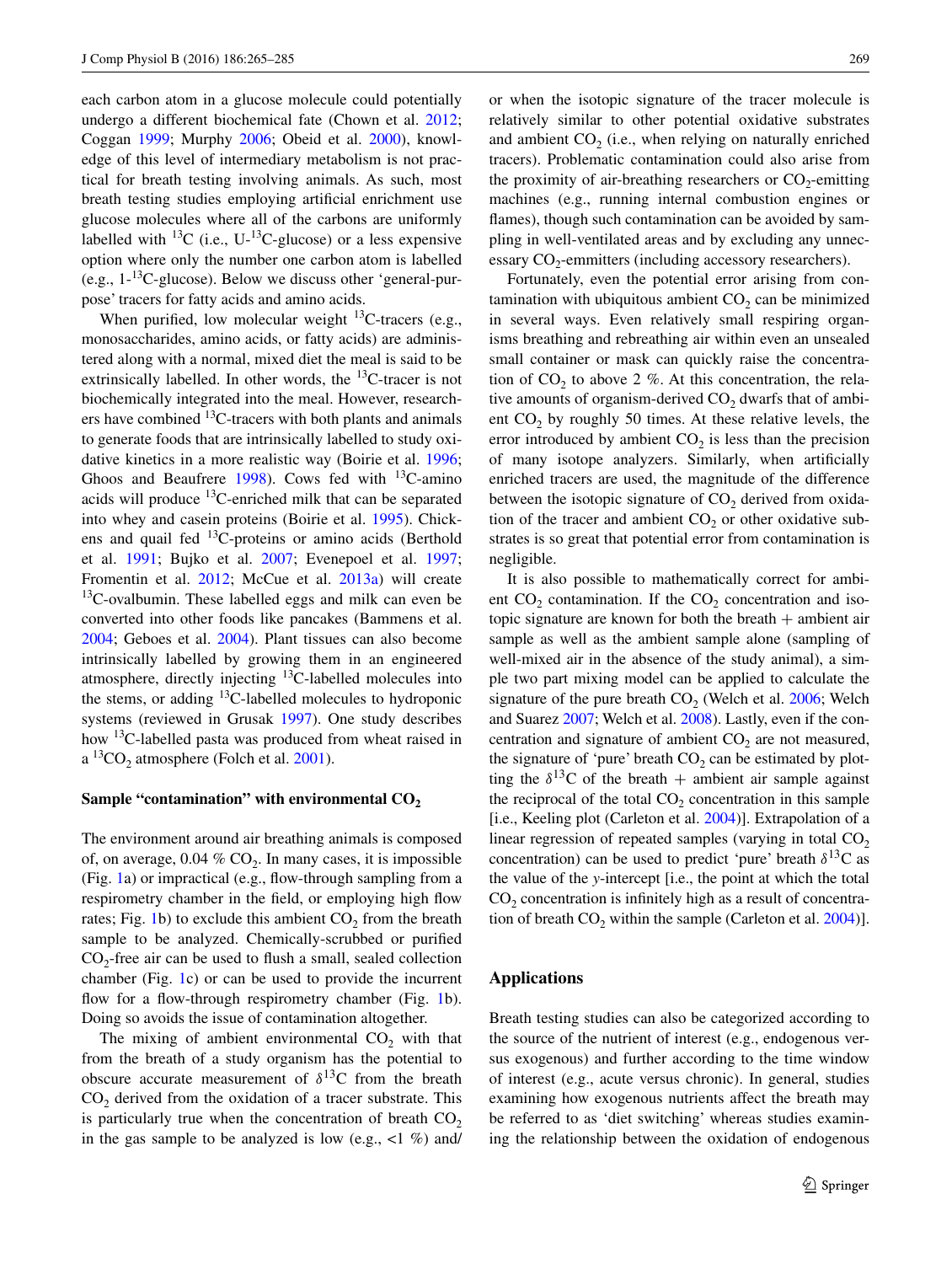nutrients and the breath may be referred to as 'fuel switching'. Below we summarize how these breath testing approaches can provide different insights depending on the research interest.

## **Diet switching**

Diet switching occurs when an animal that has previously been consuming a diet with a given isotopic composition is presented with another diet with a distinct  $\delta^{13}$ C. When combined with breath testing, diet switching studies can be used to determine how soon after ingestion exogenous nutrients are used as metabolic fuels and how long after feeding they continue to provide energy.

The most common form of acute diet switching used in breath testing studies involves animals raised on a diet derived from C3 plants that are switched to a meal derived from C4 plants (Fig. [3a](#page-5-0)) causing the breath to become isotopically heavier. Diet switching can also involve changing an animal's diet from C4 plants to C3 plants in which case the breath becomes isotopically lighter. In either case, the  $\delta^{13}$ C in the breath can be incorporated into the following mixing model

$$
\delta^{13}C_{\text{breath}} = \delta^{13}C_{\text{meal}}(x) + \delta^{13}C_{\text{tissues}}(1-x)
$$
 (4)

that accounts for the  $\delta^{13}$ C in the meal and the  $\delta^{13}$ C in the tissues to estimate the relative reliance on dietary nutrients (*x*) to total nutrient oxidation during the postprandial period (e.g., Amitai et al. [2010](#page-15-16); Carleton et al. [2004](#page-15-15); Voigt and Speakman [2007](#page-20-7); Welch et al. [2006,](#page-20-8) [2008;](#page-20-10) Welch and



<span id="page-5-0"></span>**Fig. 3** Generalized outcomes of breath testing at natural abundance levels under several conditions. **a** Short-term diet switches from either a C3 to C4 diet or a C4 to C3 diet. **b** Long-term diet switches from either a C3 to C4 diet or a C4 to C3 diet. **c** Exercise at high or low intensity. **d** During starvation across fasting phases I, II, and III [sensu (Castellini and Rea [1992](#page-15-17))]

Suarez [2007\)](#page-20-9). Changes in the  $\delta^{13}$ C can also be used to determine the time at which a fed animal returns to a postabsorptive state (Fig. [3](#page-5-0)a).

If the diet switch is chronic then the  $\delta^{13}$ C of endogenous fuel stores, and thus the  $\delta^{13}$ C of the breath, derived from oxidation of either exogenous or endogenous fuels, will gradually change until it approaches the  $\delta^{13}$ C of the new diet (Fig. [3b](#page-5-0)). This can take days or months or longer, chiefly depending on the size of the animal and the carbon turnover rate in the tissues (Hobson and Yohannes [2007](#page-17-8); MacAvoy and Arneson [2006;](#page-17-9) Martinez del Rio and Carleton [2012](#page-17-10); Sponheimer et al. [2006](#page-19-10)). We are not aware of any diet switching studies that have actually documented the time required for all of the tissues and the breath to come into isotopic equilibrium with a new diet, but these times can be estimated (e.g., Kurle et al. [2014;](#page-17-11) Sponheimer et al. [2006](#page-19-10)).

## **Fuel switching**

<span id="page-5-1"></span>Proteins, lipids, and carbohydrates comprise the three major classes of metabolic fuels. Animals oxidize a finite amount of each of these nutrients at any given time, but the relative reliance on these three fuels varies widely—among different animals and across different physiological states. The shifting reliance on these three fuels, a phenomenon we refer to here as 'fuel switching' has traditionally been characterized using the ratio of an animal's rate of  $CO<sub>2</sub>$ production to its rate of  $O<sub>2</sub>$  consumption—a measure called respiratory exchange ratio (RER). But, the interpretation of fluctuations in RER to quantify changes in fuel use can be problematic (Goedecke et al. [2000](#page-16-16); Kleiber [1975;](#page-17-12) Lighton and Halsey [2011;](#page-17-13) Mahon and Timmons [2014](#page-17-0); Malte et al. [2015](#page-17-14); Venables et al. [2005](#page-20-11); Walsberg and Wolf [1995](#page-20-12)). While RER can be used to infer relative reliance on one class of fuels versus another (particularly if the contribution of one of the three fuel classes, like proteins, can be assumed to be negligible), it does not easily permit discrimination among different types of fuels within a class.

When it is assumed that proteins account for a negligible proportion of overall fuel oxidized, such as during exercise in well-fed mammals, an RER ~1.0 indicates reliance predominantly or exclusively on carbohydrate oxidation, an RER ~0.7 indicates reliance on lipids, and values in between indicate some mixture of the two. However, RER often cannot reliably reveal what proportion of each fuel class in use, carbohydrates or lipids, is derived from endogenous versus exogenous stores, nor assign, with confidence, the exact identity of component fuel class compounds. Even when the change in RER following ingestion of a particular fuel, such as glucose, is large, such a change may represent both increasing reliance on the newly ingested sugar as well as a correlated increase in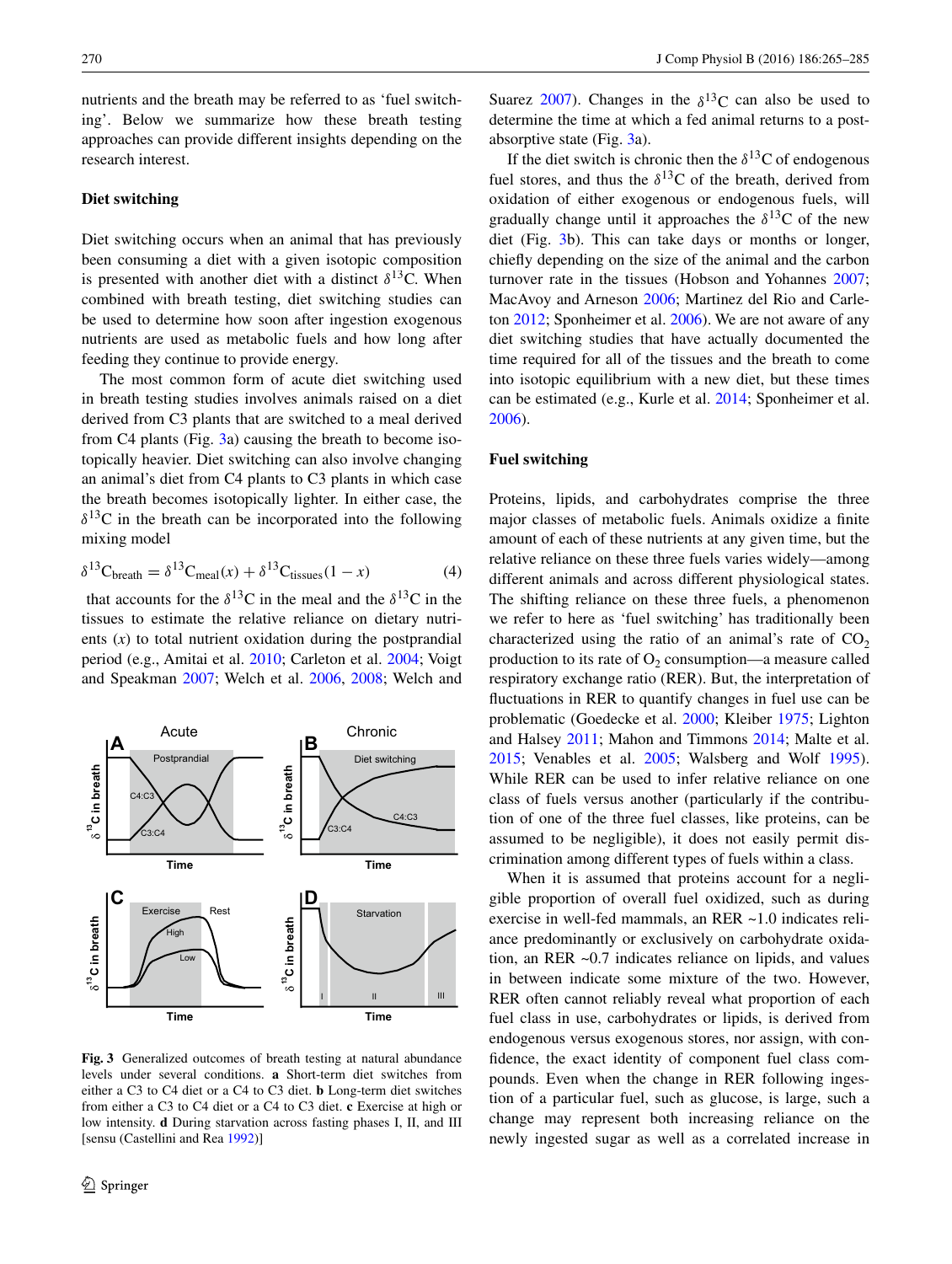endogenous carbohydrate mobilization and oxidation. Fortunately, breath testing can provide a complementary tool with which to document changes in the mixtures of metabolic fuels, particularly to discriminate among fuel classes.

#### *Exercise*

It is often assumed that well-nourished animals oxidize a negligible amount of their endogenous proteins (Gautier et al. [1993;](#page-16-5) Sonko et al. [2005\)](#page-19-11). This assumption is particularly evident in some areas of research (e.g., exercise physiology, weight loss studies) where the oxidative fates of lipids and carbohydrates are the central focus. But recent studies of birds, rodents, and insects suggest this assumption may not be valid and that rates of protein oxidation in nourished, postabsorptive animals can be quite high (McCue et al. [2013b](#page-18-13), [2015c](#page-18-14); McCue and Pollock [2013](#page-18-15)). Nevertheless, if we accept the assumption that lipids and carbohydrates are the most important fuels (or at least that the rates of protein oxidation are constant) then breath testing can be used to qualitatively document fuel switching during exercise. Breath testing in humans has shown that the  $\delta^{13}$ C increases during acute exercise as the body decreases its relative reliance on the isotopically lighter endogenous lipids and increases its reliance on carbohydrate oxidation (Gay et al. [1994](#page-16-9); Jandrain et al. [1993](#page-17-15); Romijn et al. [1992](#page-19-12); Wolfe et al. [1984\)](#page-20-13). A recent study using larger sample sizes and multiple treatment levels showed that the increase in the  $\delta^{13}$ C was directly proportional to exercise intensity (McCue et al. [2015b](#page-18-16)) (Fig. [3c](#page-5-0)) reflecting the 'crossover-concept' well known to exercise physiologists (Brooks and Mercier [1994;](#page-15-18) Venables et al. [2005\)](#page-20-11).

# *Fasting*

Animals differ widely in their ability to tolerate periods of food limitation, but if the  $\delta^{13}$ C in their breath is tracked over these periods then two general patterns are usually seen. First, the  $\delta^{13}$ C in the breath initially decreases as a result of an increased reliance on oxidation of endogenous lipids (Fig. [3d](#page-5-0)). Second, as fasting progresses, the  $\delta^{13}$ C in the breath gradually increases as the relative reliance on protein oxidation increases. The timing of these transitions may provide insight into the progression of sequential phases of fasting and starvation (Khalilieh et al. [2012](#page-17-16)). Below we provide specific examples from breath testing in fasting animals.

## **Tracers are not created equal**

Breath testing has shown us that different classes of nutrients, and even different monomers within each class may have unique oxidative kinetics. This variation is problematic in some cases, but it also offers researchers an opportunity. The problem arises from the fact that it is difficult to directly compare and interpret the results of breathing testing studies that use different molecules to represent a given class of nutrients (e.g., glucose versus fructose). On the other hand breath testing allows researchers to explore how minute differences in chemical structure influence the oxidative disposal of closely related molecules. In the following section we outline some of these differences and review how experimental factors such as nutritional history can alter how and when a given nutrient is oxidized.

#### **Sugars and starches**

Exercise physiologists using breath testing have repeatedly shown that humans tend to oxidize dietary glucose to a greater extent than fructose (Jandrain et al. [1993](#page-17-15); Mas-sicotte et al. [1986](#page-17-17), [1989](#page-18-17)). Nutritionists have shown that dietary history affects monosaccharide oxidation. In particular acclimation to higher carbohydrate diets caused humans to oxidize dietary glucose to a greater extent than those acclimated to low-carbohydrate diets (Koutsari and Sidossis [2003](#page-17-18)). Molecule size can also affect tracer oxidation. One study shows that soluble sugars are oxidized more readily than starches (Saris et al. [1993\)](#page-19-13) or other glucose polymers (Massicotte et al. [1989](#page-18-17)). Even within starches there is variation in oxidative disposal. Another study reports that humans oxidized extruded starch more rapidly than crystalline starch, and that waxy starch was oxidized more rapidly than high amylose starch (Hiele et al. [1990\)](#page-17-19).

#### **Fatty acids and lipids**

The body oxidizes various classes of lipids and fatty acids at different rates. Breath testing in humans shows that dietary oleic acid is oxidized more rapidly than stearic acid (Jones et al. [1985](#page-17-20)) and linoleic acid (McCloy et al. [2004](#page-18-18)). A study of sparrows reports that oleic acid was oxidized faster than stearic acid, but not as fast as palmitic acid (McCue et al. [2010b](#page-18-1)).

As with carbohydrates, dietary history can affect the oxidative kinetics of fatty acids. Women oxidized more long chain fatty acids when they were acclimated to diets rich in medium-chain fatty acids (Papamandjaris et al. [2000\)](#page-18-19). Rats raised on diets low in *n*−3 fatty acids oxidized less docosahexaenoic acid (DHA) than controls (Waki et al. [2004](#page-20-14)). But not all studies report a link between dietary history and oxidation kinetics; humans acclimated to diets rich in either monounsaturated or saturated fatty acids did not differ in the oxidative disposal of dietary oleic acid (Cooper et al. [2010](#page-15-19)).

The oxidation of triacylglycerols can also vary. For example children oxidized trioctanoin more rapidly than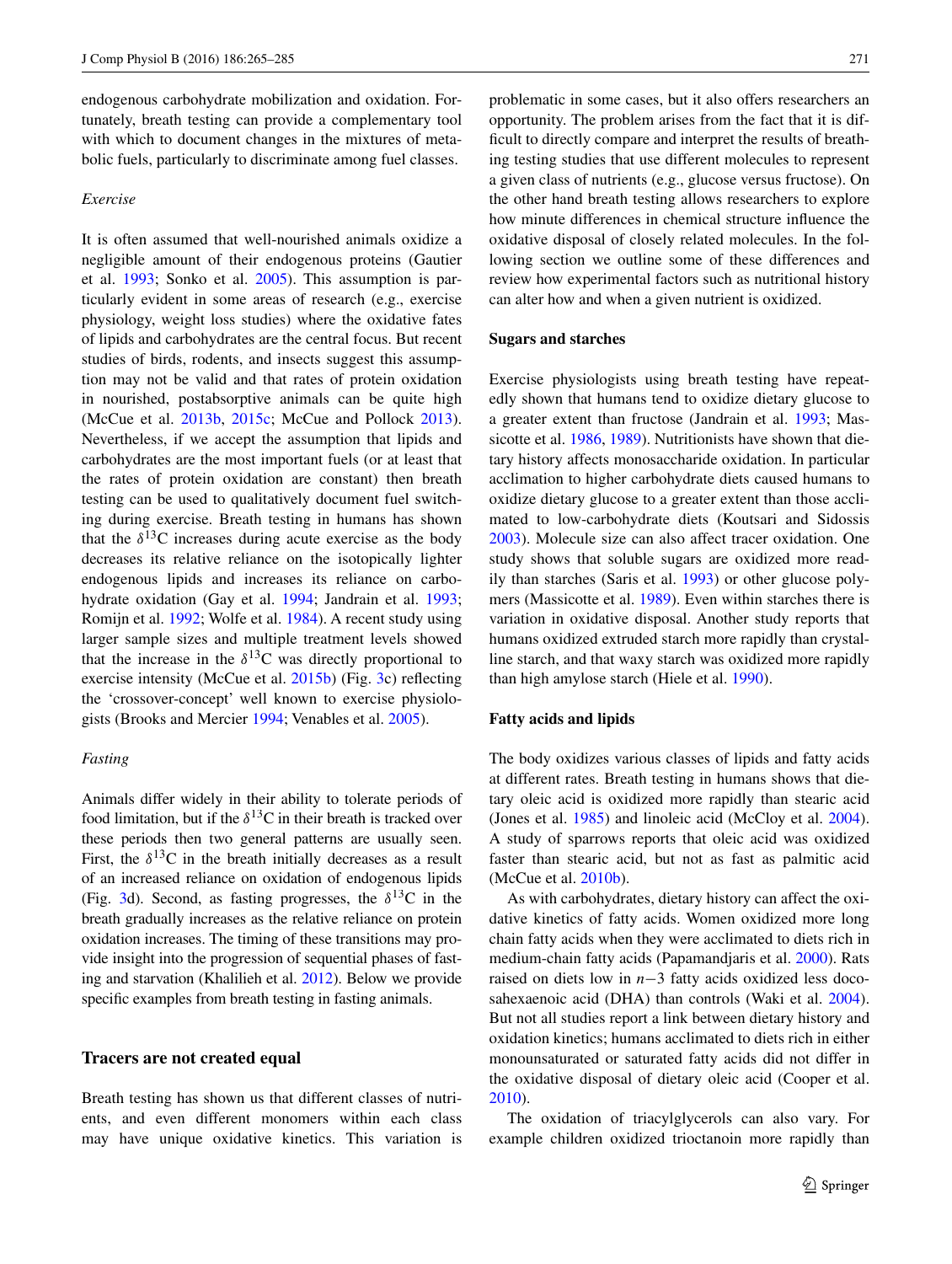triolein (Koletzko et al. [1998](#page-17-21)). Quail and geckos oxidized palmitic acid far more rapidly than tripalmitin (McCue and Cardentey [2014\)](#page-18-20). Finally, the route of  $^{13}$ C-tracer administration affects the oxidative fates of lipids, and humans oxidized oral doses of triolein at much greater rates than identical intravenous doses (Metges and Wolfram [1991\)](#page-18-21).

#### **Amino acids and proteins**

Amino acids are oxidized differently depending on whether or not they are essential. For example sparrows oxidized dietary glycine (nonessential) far more exten-sively than leucine (essential) (McCue et al. [2010a](#page-18-22)). Molecular complexity is also a factor influencing the kinetics of oxidation of component amino acids. Humans and rats fed extrinsically labelled  $^{13}$ C-leucine oxidized it faster than when they were fed proteins intrinsically labelled with  $^{13}$ C-leucine (Bujko et al. [2007;](#page-15-13) Metges et al. [2000](#page-18-23)). Similar results were found in quail and geckos fed intrinsically and extrinsically 13C-labelled proteins (McCue and Cardentey [2014](#page-18-20)).

Breath testing has shown that nutritional history affects the oxidative disposal of amino acids. For example chickens raised on a low protein diet oxidized less dietary leucine than controls (Swennen et al. [2007\)](#page-19-14), and zebra finches recovering from prolonged fasting oxidized less dietary leucine than nourished birds (McCue et al. [2011](#page-18-24)). In both cases the birds in the experimental groups were believed to be reserving dietary amino acids to support needed protein synthesis.

Oxidative kinetics also differ among different types of proteins. For example humans oxidize soy proteins more rapidly than milk proteins (Bos et al. [2003\)](#page-15-20). Even within milk the whey proteins have been shown to be oxidized faster than the casein (Boirie et al. [1995](#page-15-11); Bos et al. [1999](#page-15-21)), leading to difficulty in modeling the oxidative kinetics of complex foods using a single-pool approach (see next section).

#### **Modeling carbon turnover kinetics**

For simplicity the incorporation of dietary  $^{13}$ C atoms into the body or a particular tissue is usually described using a 1-compartment model (e.g., Bearhop et al. [2002](#page-15-22)). In this case, the isotopic value of the animal or tissue asymptotically approaches that of the diet such that it can be mathematically modeled using an equation that contains a single exponent characterizing the 'incorporation rate' of carbon into the target pool (Martinez del Rio and Carleton [2012](#page-17-10)). However, this assumption overlooks the integrative nature of different carbon pools within an animal (Ayliffe et al. [2004](#page-15-23); Bier [1997](#page-15-2); Martinez del Rio and Carleton [2012](#page-17-10); Warne et al. [2010](#page-20-15); Wolfe and Chinkes [2005](#page-20-16)).

In some cases, the mathematical model that best approximates observed changes in the  ${}^{13}C$  signature of the animal or target tissue is not a simple exponential function and instead incorporates two (or more) parameters describing 'incorporation rates' of carbon into two (or more) theoretical compartments (Martinez del Rio and Carleton [2012](#page-17-10)). Using a diet-switching approach, Carleton and Martinez del Rio [\(2008](#page-15-24)) compared 1- and 2-compartment models describing the integration of carbon into sparrow tissues. While 1-compartment models best approximated carbon integration kinetics into the breath and splanchnic tissue pools, 2-compartment models better described integration kinetics into plasma and metabolically active tissues such as intestine and liver (Carleton et al. [2008](#page-15-24)). Studies of carbon turnover in the zebra finch (Bauchinger and McWilliams [2009\)](#page-15-25) and of washout kinetics in the egg proteins in quail (McCue et al. [2013a](#page-18-12)) similarly found that 2-compartment models best described turnover in some pools.

Modeling the appearance of  $\delta^{13}$ C in the breath using a 1-compartment approach is fraught with issues similar to those in the tissues. Even meals that are intrinsically  $13C$ -labelled may contain complex nutrient mixtures containing components that are differentially absorbed by the gut, routed to organs, and catabolized by cells. Breath testing comparing orally and intravenously dosed proteins shows that first-pass splanchnic oxidation accounts for  $\sim$ 20–30 % of the oxidation of dietary proteins (Crenn et al. [2000](#page-15-26); Istfan et al. [1988](#page-17-22); Kriengsinyos et al. [2002;](#page-17-23) Metges et al. [2000](#page-18-23)). The fact that proteins are broken down at different rates and that constituent amino acids are also oxidized at different rates (Crenn et al. [2000;](#page-15-26) Daenzer et al. [2001](#page-16-17); Deglaire et al. [2009;](#page-16-18) Stoll et al. [1998\)](#page-19-15) can explain why the casein and whey components of protein in milk experience dramatically different mobilization and oxidation kinetics from one another (Boirie et al. [1997;](#page-15-27) Bos et al. [1999](#page-15-21); Ghoos and Beaufrere [1998\)](#page-16-10). Second, because incorporation of labelled carbon into some endogenous pools is better approximated by 2-compartment models, such complexity is likely apparent in the rates at which carbon leaves these pools. Thus, changes in the  $\delta^{13}$ C of breath that track the oxidation of endogenous nutrients from these pools may not be well approximated by 1-compartment modeling approaches, and this uncertainty should be considered when interpreting such data.

An additional technical concern relates to the loss of  $^{13}C$ through tricarboxylic acid cycle intermediates and via loss of  $CO<sub>2</sub>$  through incorporation of plasma bicarbonate into non-respiratory carbon pools such as urea (Elia et al. [1988](#page-16-19)). In both cases, these losses would, if unaccounted for, lead to an underestimation of the proportion of labelled carbon that has been oxidized. Various studies have combined administration or infusion of labelled carbon substrates (e.g., glucose, amino acids, lipids) with labelled carbon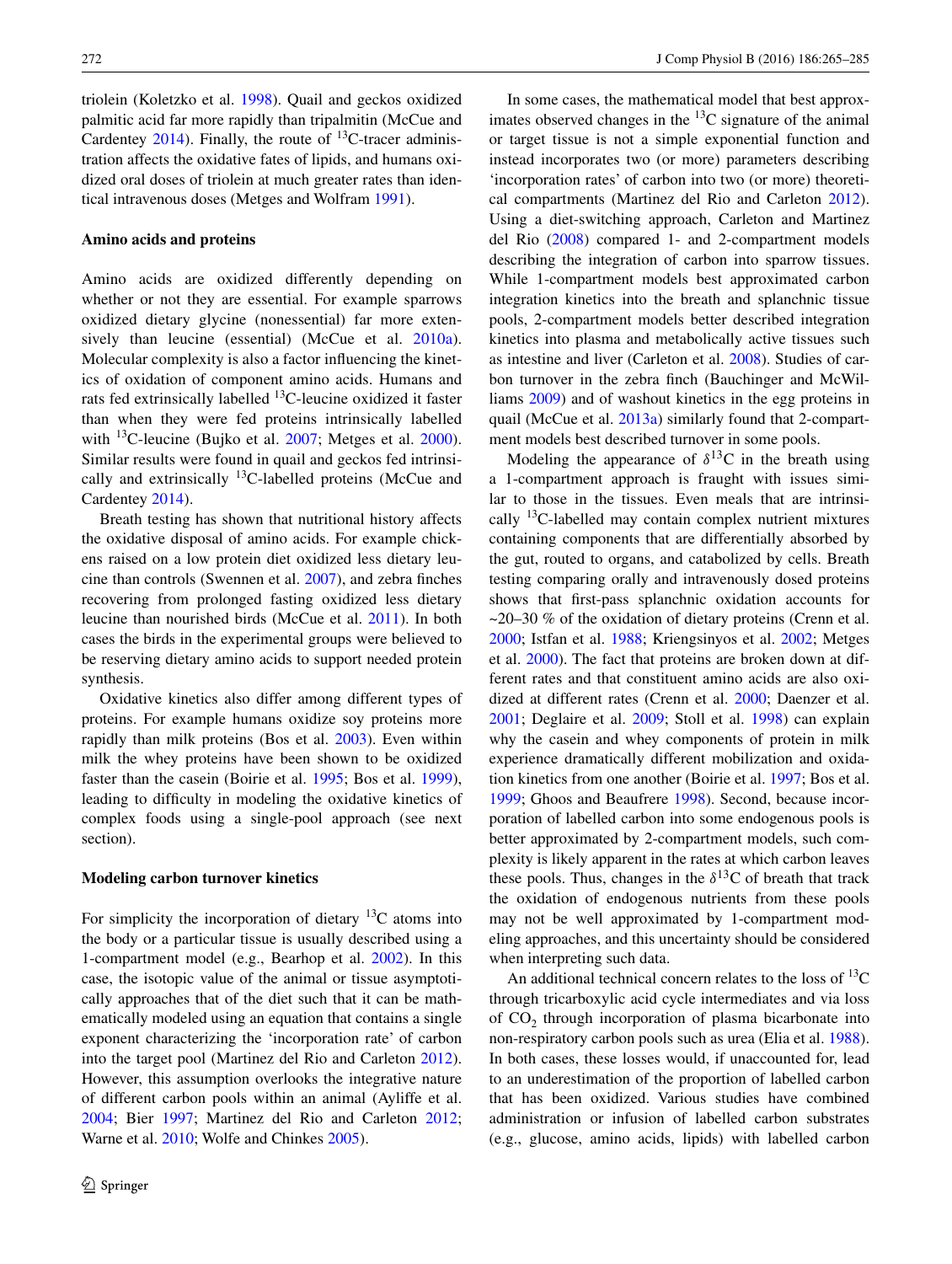intermediates (e.g., acetate or bicarbonate) to estimate carbon losses through each route (Burelle et al. [2006;](#page-15-28) Sidossis et al. [1995;](#page-19-16) Trimmer et al. [2001](#page-20-17)). Estimates vary, however, and are likely influenced by ontogeny, nutritional history, and activity states (Hambly and Voigt [2011;](#page-16-20) Leslie et al. [2006](#page-17-24); Moehn et al. [2004](#page-18-25)).

## **Rest and digest states**

## **Clinical applications**

Breath testing has been used for decades by clinicians to identify disease states related to gastrointestinal function (see detailed reviews in Braden [2010;](#page-15-29) Evenepoel et al. [2000;](#page-16-21) Fischer and Wetzel [2002;](#page-16-22) Ghoos and Beaufrere [1998](#page-16-10); Koletzko et al. [1998](#page-17-21); Parra and Martinez [2006](#page-18-26); Rating and Langhans [1997\)](#page-19-17). In practice the patient consumes a specific  $^{13}$ C-tracer and the timing and magnitude of changes in the  $\delta^{13}$ C of the breath are monitored over the following 1-4 h. The most commonly employed of these is the  $^{13}$ C-urea test for the presence of *Helicobacter pylori* which is the leading cause of gastric and duodenal ulcers. Normally the body does not oxidize urea and if  $^{13}$ C is recovered in the breath following 13C-urea administration the patient is infected (Fig. [4](#page-8-0)a). Similarly, a conclusion of overgrowth of bacteria in the small intestine is reached if  $\delta^{13}$ C in the breath becomes elevated after ingestion of  $^{13}$ C-xylose or  $^{13}$ C-sorbitol (Fig. [4b](#page-8-0)).

Not all of these tests involve bacteria. Delayed gastric emptying can be detected using  $^{13}$ C-acetate (Fig. [4](#page-8-0)c). Detection of fat malabsorption and pancreatic dysfunction usually involve administration of  $^{13}$ C-labelled triacylglycerol (e.g., triolein or tripalmitin). In practice a diminished appearance of  $^{13}C$  in the breath after ingesting these tracers could indicate failure to secrete sufficient levels of bile or pancreatic lipases thereby causing fat malabsorption (Fig. [4d](#page-8-0)). Failure of the pancreas to secrete peptidases can be detected using a dipeptide that is not digested by gastric protease but is only broken down in the duodenum (Kohno et al. [2007](#page-17-25)). Other specific disorders of liver function may be identified using various  $^{13}$ C-labelled molecules (e.g., fructose, galactose, caffeine, erythromycin, phenylalanine, and tyrosine).

To date, very few of these clinically important tracers have been used to investigate questions in comparative physiology, but these tools could provide a fertile area for future research. For example, the  $^{13}$ C-urea test described above has been used to accurately diagnose *H. pylori* infections in cheetahs (Chatfield et al. [2004\)](#page-15-30), but it could be adapted to determine whether this waste product that is toxic to many animals is a viable source of metabolic energy in other animals such as hibernating bears (e.g., Harlow [2012\)](#page-16-23). Other new applications for breath testing in comparative physiology are outlined in the final section of this review.

<span id="page-8-0"></span>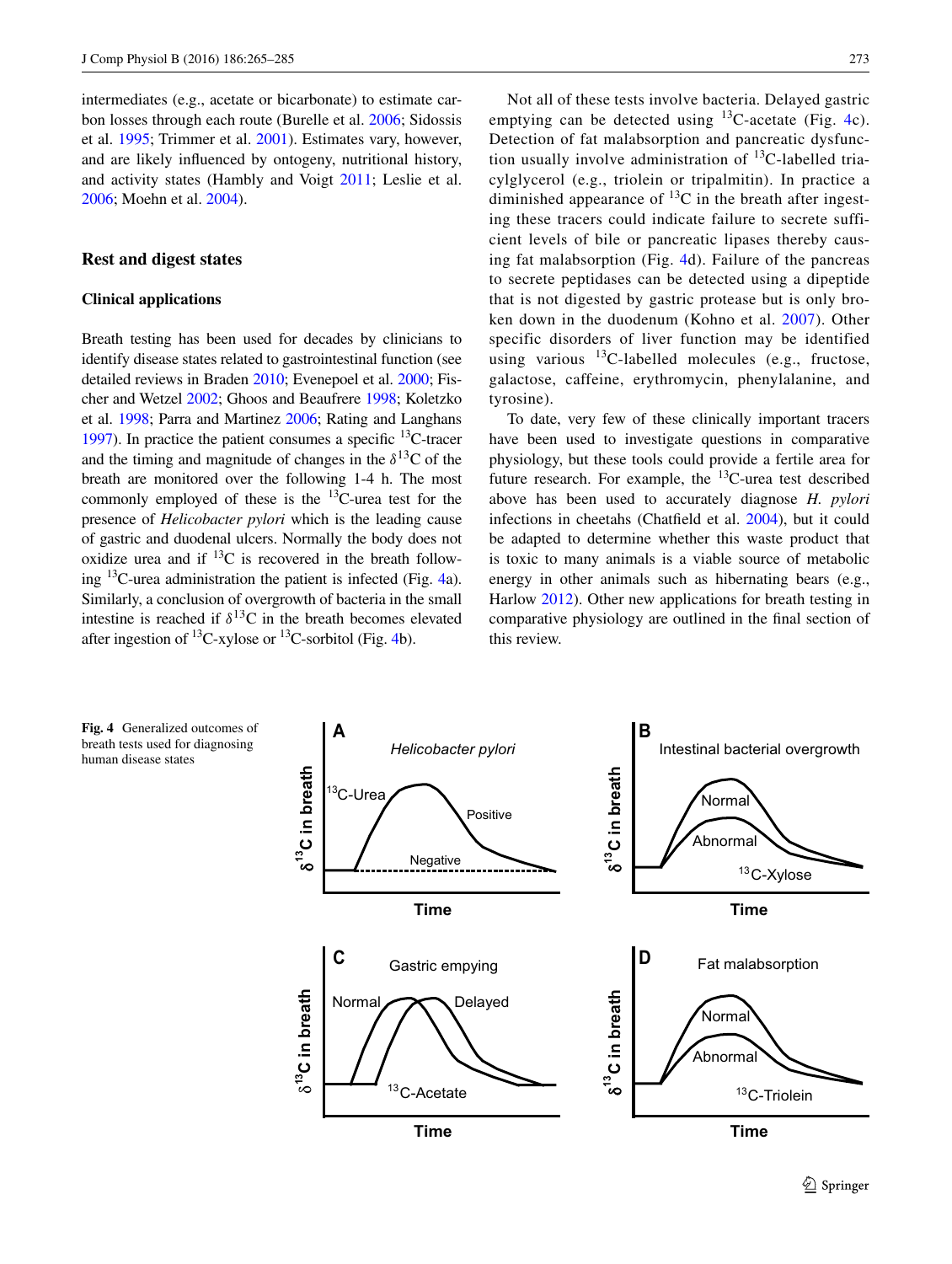#### **Comparative models**

Breath testing has been used to study the effects of thermal acclimation in animals. Siberian hamsters were acclimated to 10 °C for two weeks to induce the upregulation of brown adipose tissue (BAT) and then fed meals spiked with  $^{13}$ C-labelled glucose, leucine, or palmitic acid tracers before an acute cold challenge (i.e., 3 h of exposure to 2 °C). While the cold-acclimated hamsters oxidized the leucine and glucose at the same rate as their control counterparts, they oxidized 30 % more palmitic acid, suggesting that they were powering some of the nonshivering thermogenesis in BAT using recently ingested fatty acids (McCue et al. [2014](#page-18-27)). Breath testing has also been used to study age and developmental differences among animals. For example <sup>13</sup>C-glucose tracers combined with breath testing revealed that older chickens oxidized incoming glucose more extensively than younger hens permitting researchers to interpret their results in the context of hormonal differences (Buyse et al. [2004\)](#page-15-31).

Pythons have become model organisms in which to study the physiological responses to digesting large meals in part because they demonstrate exceptionally large and protracted changes in morphology and metabolic rate during digestion (Secor and Diamond [1998](#page-19-18)). Breath testing on pythons digesting feeder mice raised on C3 or C4 diets revealed that a substantial amount of the heat increment of feeding, also known as specific dynamic action, was fueled by the oxidation of the exogenous nutrients in the meal (Starck et al. [2004;](#page-19-19) Waas et al. [2010](#page-20-18)). In a recent follow-up study feeder mice were raised on  ${}^{13}$ C-leucine or  ${}^{13}$ C-palmitic acid tracers to intrinsically label the proteins and lipids, respectively (McCue et al. [2015a](#page-18-28)). When these mice were fed to pythons breath testing showed that the snakes were able to partition the different classes of nutrients in their meal (Fig. [5](#page-9-0)a). In particular the snakes only oxidized the proteins in the meal during the first half of digestion. Moreover, while their reliance on exogenous lipid oxidation during digestion was minimal they continued to oxidize the lipids in the mouse meals long into the postabsorptive period.

## **Fasting and starvation states**

Most animals do not continually process food, but rather eat in discrete events. These regular feeding cycles cause the body to switch between an anabolic state when it is in positive energy balance and a catabolic state when it is in negative energy balance. Breath testing using either natural abundance or artificially enriched approaches can provide insights into the specific source of metabolic energy used during these different periods.

## **Natural abundance**

Stored glycogen provides a relatively short term source of metabolic energy [reviewed in Hall [\(2012](#page-16-24))]. Researchers used a C3 to C4 diet switch in humans over 24 h to isotopically enrich glycogen stores. This short diet switching period was chosen to avoid the  ${}^{13}$ C-enrichement in the lipid

<span id="page-9-0"></span>**Fig. 5** Generalized outcomes of breath testing experiments investigating digestion, fasting, and locomotor activity. See text for detailed explanations

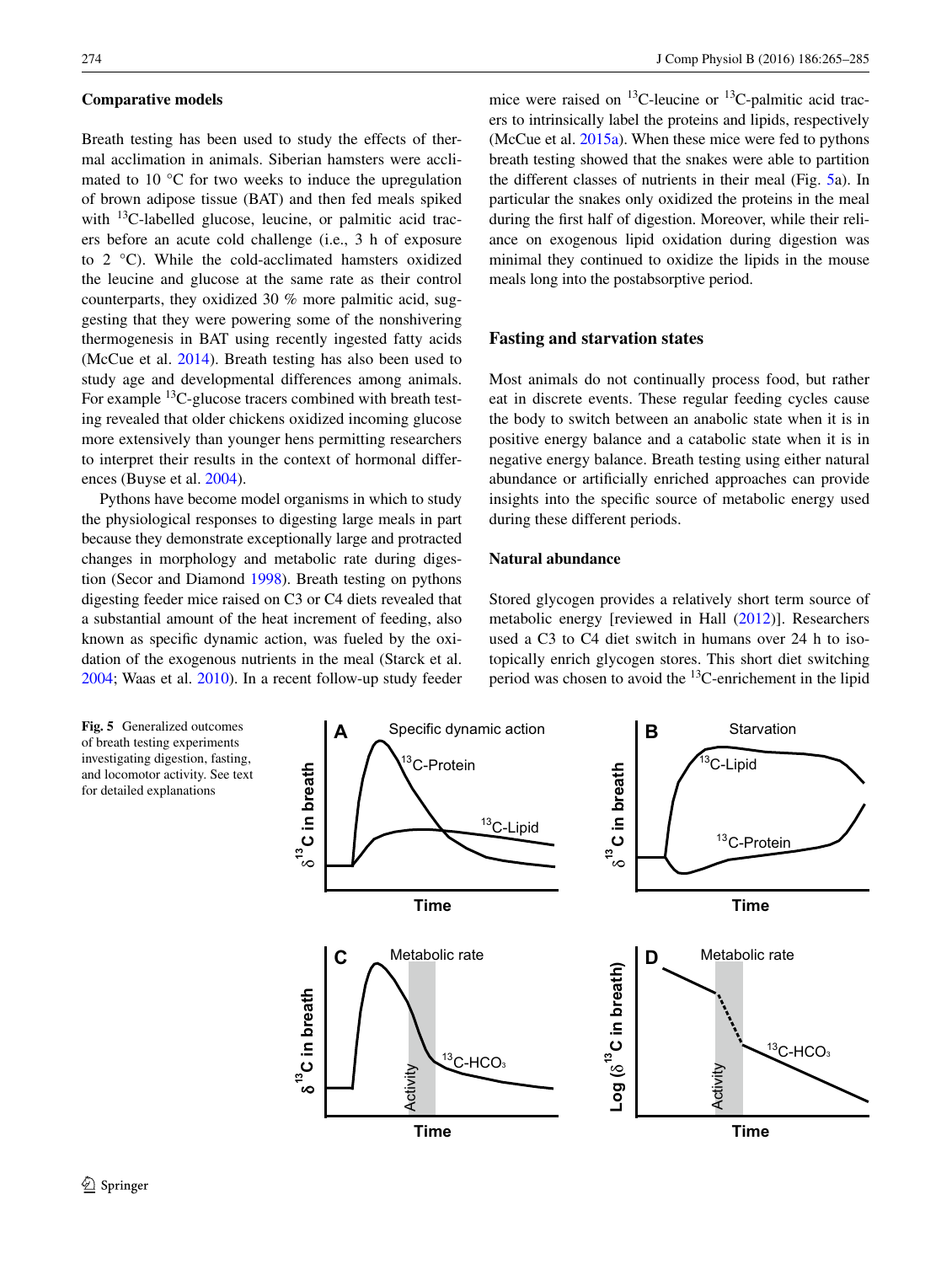and protein pools in the body associated with longer periods of  $^{13}$ C-glucose ingestion [e.g., (McCue et al. [2013b](#page-18-13); Tanis et al. [2003](#page-19-20))]. They found that the  $\delta^{13}$ C in the breath peaked between 12 and 24 h into fasting during the period when endogenous glycogen was fueling energy demands (Tanis et al. [1998,](#page-19-21) [2000\)](#page-19-7). Unfortunately, they were unable to distinguish between muscle and hepatic glycogen stores (Tanis et al. [2003](#page-19-20)).

During longer periods of fasting the glycogen stores become exhausted and animals will increase their relative reliance on endogenous lipids (McCue [2010\)](#page-18-29) which are naturally more depleted in  ${}^{13}C$  than carbohydrates and proteins (see above). This fasting-induced fuel switch is responsible for a 2 ‰ decrease in the  $\delta^{13}$ C of the breath in mice fasted for 7 h (Perkins and Speakman [2001](#page-19-22)), a 5 ‰ decrease in pigeons fasted for 24 h (Hatch et al. [2002](#page-16-25)), and 2.5 ‰ reduction in cockroaches starved for 20 days (Miller et al. [1985](#page-18-30)). The  $\delta^{13}C$  in the breath of fasting rats reached a nadir at 2 days after which the values began to increase over the subsequent week as they increased reliance on pro-tein stores (Guzman et al. [2015\)](#page-16-26). Given that the  $\delta^{13}$ C of the body lipids significantly differs from that of the lean tissues in the body a mixing model similar to the one described in Eq. [4](#page-5-1) may be used to estimate the extent to which endogenous lipids contribute to the overall energy demand in fasting animals at any time point.

#### **Artificial enrichment**

Artificial  ${}^{13}$ C-tracers can also be used for breath testing in fasting animals. It is a labor-intensive approach, but it offers stronger isotopic signals and increased nutrient specificity. Two populations of Japanese quail raised from hatching on  $^{13}$ C-amino acids or  $^{13}$ C-fatty acids to enrich their endogenous proteins or lipids, respectively, exhibited a rapid yet sustained increase in their relative reliance on lipid oxidation during fasting (McCue et al. [2013b](#page-18-13)). Interestingly, breath testing revealed that over several days of continued fasting their reliance on protein oxidation began to show strong circadian fluctuations. This 24-h pattern was not seen in a similar experiment using fasted mice (McCue and Pollock [2013\)](#page-18-15) suggesting that vertebrates exhibit differing strategies of rationing endogenous fuels during food limitation.

Because of their enormous ecological diversity and that fact that they can be starved to lethal endpoints without special permitting insects have recently become the subject of breath testing studies of starvation. Although insects apparently exhibit a wide variety of different starvation strategies (McCue et al. [2015c](#page-18-14)) many species show the general trend whereby they rapidly increase lipid oxidation and decrease normal rates of protein oxidation at the onset of starvation (Fig. [5b](#page-9-0)). During the final phase of starvation a decrease in lipid oxidation can be seen accompanied by a rapid spike in protein oxidation that precedes death.

# **Active states**

During exercise, it is advantageous to be able to rapidly oxidize exogenous nutrients in order to spare endogenous stores. Breath testing has been used to identify which doses (Peronnet et al. [1993](#page-19-23); Smith et al. [2010\)](#page-19-24) or mixtures of nutrients (usually sugars) (Burelle et al. [2006;](#page-15-28) Jentjens et al. [2004a,](#page-17-26) [b;](#page-17-27) Smith et al. [2010\)](#page-19-24) are most readily oxidized during acute bouts of exercise. Breath testing has also been used to demonstrate that the addition of liquids facilitates gastric emptying thereby increasing the bioavailability of nutrients ingested during exercise (Mudambo et al. [1997\)](#page-18-31).

Chronic exercise training causes a cascade of physiological responses including improving the body's ability to oxidize endogenous lipids (Phillips et al. [1996\)](#page-19-25). Such changes in the ratios of metabolic fuels have historically been inferred from changes in RER, but breath testing in humans infused with  $^{13}$ C-tracers can provide complementary insights into how exercising training affects the oxidation of particular metabolic substrates in circulation (Van Loon et al. [1999\)](#page-20-19).

Unlike exogenous carbohydrates, it is commonly believed that ingested fats are generally not as readily oxidized during exercise in humans. Because variation in RER values cannot be used to discriminate the relative contribution of endogenous versus exogenous substrates within a given class (e.g., lipids or carbohydrates) breath testing methodologies have provided a critical complementary tool with which to address reliance on specific subclasses of nutrients. Breath testing studies have revealed that the availability and use of exogenous triglycerides as an oxidative fuel during exercise is dependent on both the chain length and method of administration. Such studies in humans have demonstrated that medium chain triglycerides (MCTs) are oxidized at comparatively faster rates than long chain triglycerides (LCTs) (Decombaz et al. [1983;](#page-16-27) Massicotte et al. [1992;](#page-18-32) Satabin et al. [1987](#page-19-26)). Further, MCTs are oxidized at higher rates when ingested along with carbohydrates (Jeukendrup et al. [1995](#page-17-28)). While ingestion of MCTs may be used to enhance exogenous energy availability during exercise, the human gastrointestinal tract cannot tolerate high throughput of MCTs during exercise, and overall contributions to energy demand remain limited [<10 % (Jeukendrup et al. [1995;](#page-17-28) Satabin et al. [1987\)](#page-19-26)].

# **Flight**

Humans and non-volant mammals possess a limited ability to use ingested fuels to power exercise and replenish endogenous energy stores during or between exercise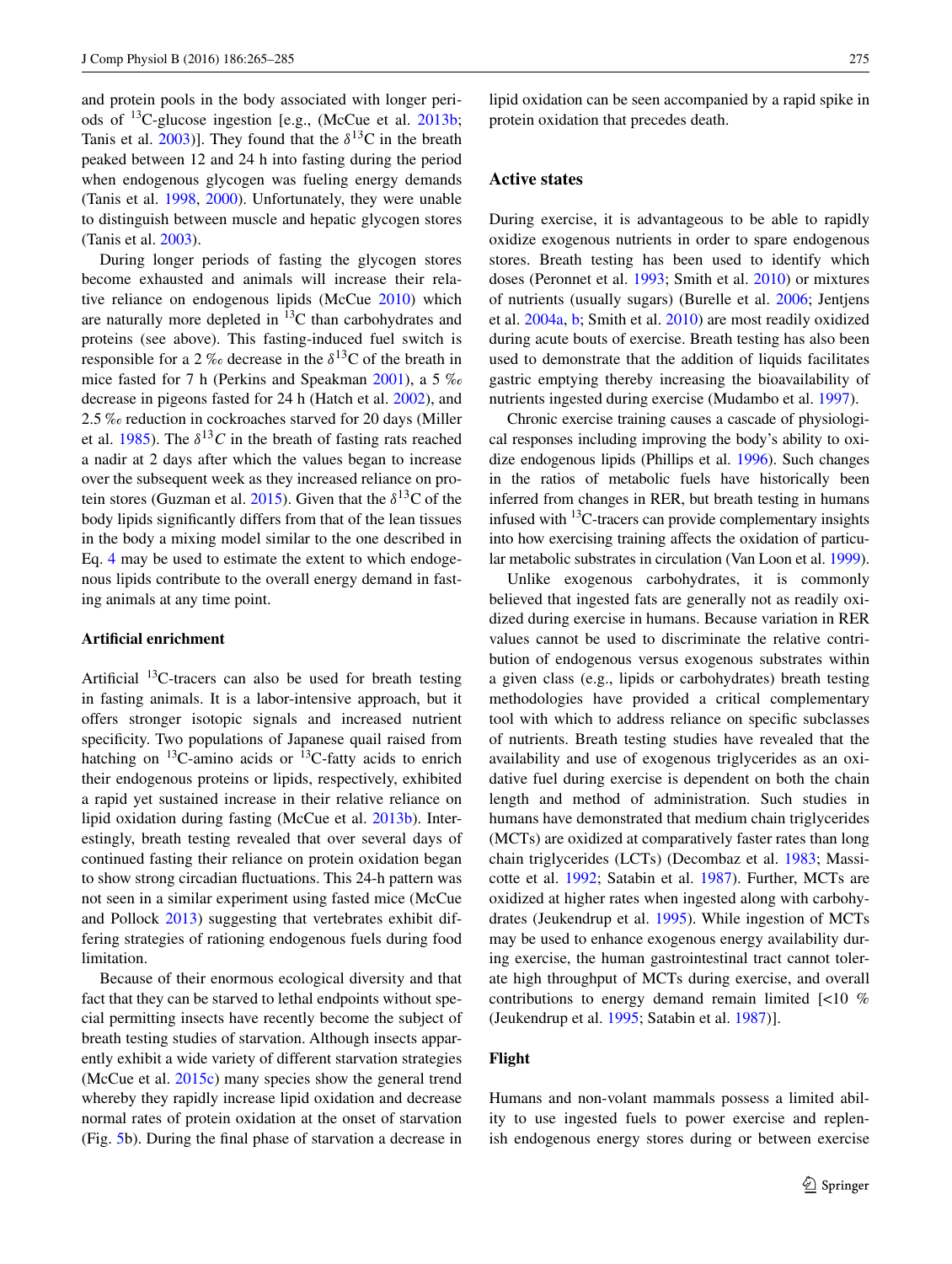bouts (Kuipers et al. [1987](#page-17-29); Welch Jr et al. [2015](#page-20-0)), and therefore intramuscular glycogen provides the majority of the energy to support intense locomotor activity (Brooks [1997](#page-15-32); McClelland [2004](#page-18-33)). However, intramuscular glycogen stores, while readily accessible to the glycolytic pathway, are smaller and have lower energy density than lipid stores. Given the high mechanical and metabolic power requirement associated with flight, and the comparatively greater costs of supporting the additional weight of enhanced endogenous energy stores (compared to locomotion on the ground), it is not surprising that birds and bats can support as much as 100 % of costly flight metabolism via the oxidation of lipid stores. Indeed, using stable isotope breath tracking, several groups have shown that hummingbirds (Chen and Welch [2014;](#page-15-33) Welch et al. [2006](#page-20-8), [2008;](#page-20-10) Welch and Chen [2014;](#page-20-20) Welch and Suarez [2007\)](#page-20-9), pigeons (Hatch et al. [2002](#page-16-25)), and bats (Voigt et al. [2010](#page-20-21)) are capable of supporting flight largely or exclusively via oxidation of endogenous lipids during both short fasting periods and long distance migratory flight.

While lipids are a weight saving form of energy storage, lipogenesis from non-lipid dietary precursors can involve the loss of significant portions of ingested energy (e.g.,  $\sim$ 15 % of the energy present in ingested glucose). Thus, there may be significant advantages to being able to directly make use of ingested fuels to fuel flight. In fact, essentially all flying vertebrates that have been examined using stable isotope breath testing following ingestion of labelled foods display impressive abilities to rapidly oxidize those exogenous fuels at comparatively high rates. Among bats,  $\delta^{13}$ C values of the breath of both sanguinivores and insectivores rapidly approach the values of their meals (Voigt et al. [2008b](#page-20-22), [2010\)](#page-20-21). The protein rich diet of sanguinivorous vampire bats suggests that it is amino acids that are rapidly being mobilized and oxidized to support foraging activity. Indeed, stable isotope tracking of breath was used to show that an insectivorous bat oxidizes the protein portion of its meals to fuel ongoing flight, routing ingested lipids to endogenous stores to fuel non-foraging migratory flight (Voigt et al. [2012](#page-20-23)). Flying insects also exhibit this pattern. Breath testing on tsetse flies digesting blood meals spiked with  $^{13}$ C-tracers shows that these animals oxidize dietary amino acids thereby sparing carbohydrates for lipid synthesis (McCue et al. [2016](#page-18-34)).

Differences in the macronutrient composition of the diet account for differences in fuel use strategy among other flying vertebrates. Stable isotope tracking of breath has shown nectarivorous hummingbirds and nectar and fruit eating bats each rapidly switch to oxidizing newly ingested simple sugars to fuel flight upon commencing feeding (Amitai et al. [2010;](#page-15-16) Chen and Welch [2014;](#page-15-33) Voigt and Speakman [2007](#page-20-7); Welch et al. [2006,](#page-20-8) [2008;](#page-20-10) Welch and Suarez [2007](#page-20-9)). In some of these cases, researchers have shown that the animals can fuel 75–100 % of the most energetically demanding form of flight, hovering, with newly ingested sucrose, glucose, or fructose (Welch and Chen [2014\)](#page-20-20). The rates at which the flight muscles of these hummingbirds and bats can take up and oxidize newly ingested sugars exceed those of any non-flying vertebrate locomotor muscles by an order of magnitude (Welch and Chen [2014\)](#page-20-20) and speak to the various physiological adaptations that enhance digestive, cardiovascular, and metabolic flux in these sugar specialists, and as seen above, in birds and bats more generally.

## **Bicarbonate method**

Apart from investigations of fuel use, injections of  $13C$ -bicarbonate followed by breath testing have been used to estimate metabolic rates in humans conducting routine activities of the course of a day (Elia et al. [1988\)](#page-16-19). Unfortunately this approach may not provide estimates of  $CO<sub>2</sub>$ production that are more accurate than room-calorimetry methods (Lighton [2008](#page-17-30)). More recently this approach has been employed to measure the metabolic cost of short bursts of activity in mice (Speakman and Thomson [1997\)](#page-19-27) and birds (Hambly et al. [2007\)](#page-16-28). In practice a bolus of injected  $^{13}$ C-bicarbonate is continually lost from the body in the breath following an exponential decay function if the animal is at rest (Fig. [5c](#page-9-0)). But during brief periods of activity the rate of  ${}^{13}CO_2$  elimination increases proportionally to the increase in metabolic rate and this change can be used to estimate metabolic rates without the need to confine the animal in a metabolic chamber during activity (Fig. [5](#page-9-0)d). Because of the relatively short turnover of the circulating bicarbonate pool in small animals the useful measurements must be made within an hour of tracer administration.

## **Future directions**

The studies reviewed above underscore the myriad of applications for  $^{13}$ C-breath testing and demonstrate that they can be used in virtually any air-breathing animal. Those examples pave the way for breath testing to be used to address new questions in comparative physiology as well as provide clearer insight into classical questions about animal physiology. Below we provide specific examples of how breath testing can be used to test a variety of hypotheses in search of new comparative patterns.

# **Temperature in ectotherms**

Many ectotherms experience a wide range of ambient temperatures which has profound effects on their body temperatures and thus their energy demands. While the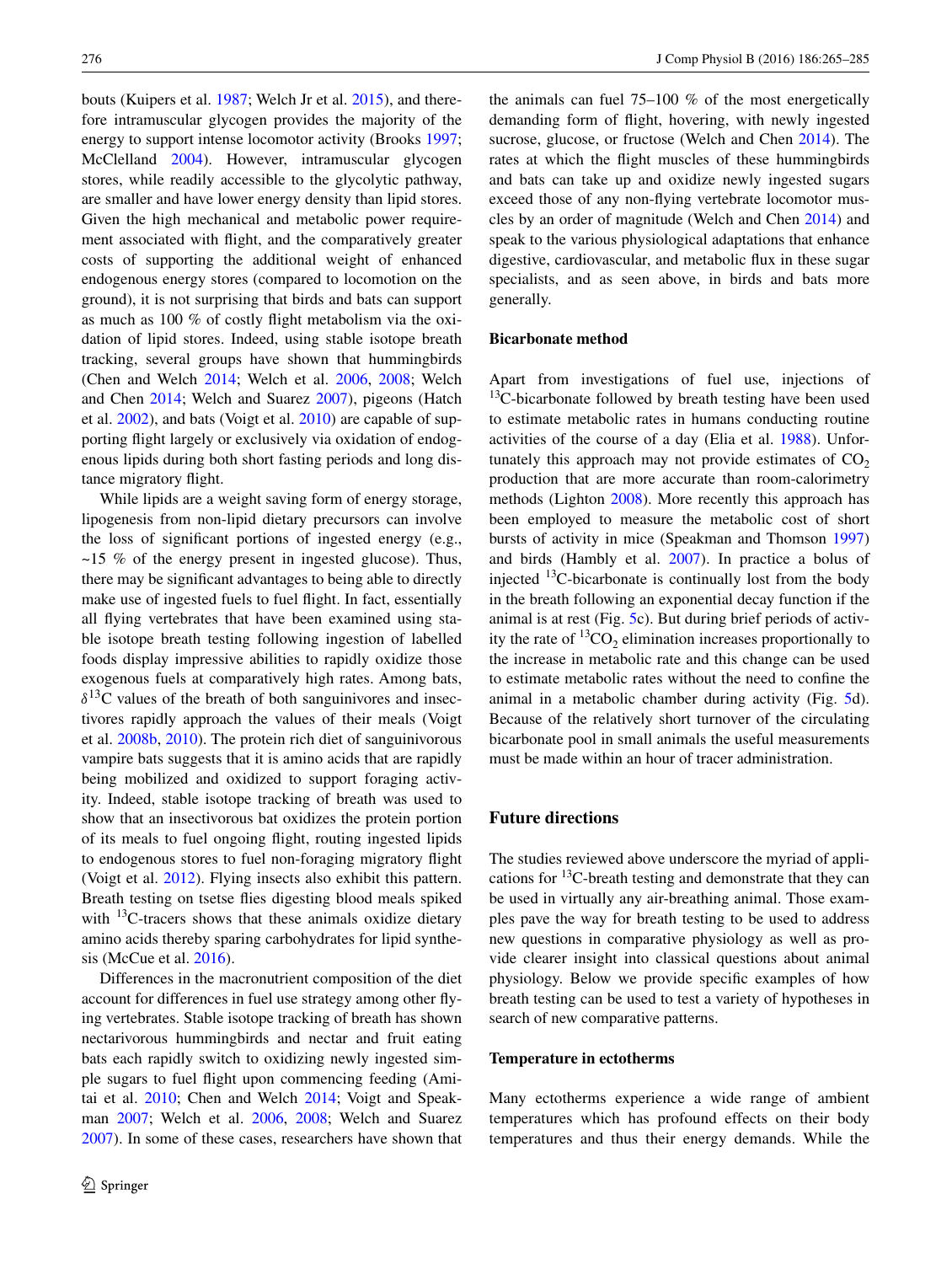thermosensitivity of overall metabolic rate  $(Q_{10})$  is routinely measured and reported across different temperatures [e.g., (Nespolo et al. [2003;](#page-18-35) Rezende et al. [2010](#page-19-28))] the possibility that body temperature affects the oxidative fuel ratios has not been thoroughly examined (Vogt and Appel [1999\)](#page-20-24). Indeed the ability to regulate what nutrients are used for energy and which ones are stored is an important component of the life history of many animals (Boggs [1992](#page-15-34)). Breath testing on animals as small as crickets can be used to determine whether the relative contributions of different metabolic substrates changes at different temperatures.

In practice, two otherwise identical populations of animals could be raised over the course of their lives on tracers such as  $^{13}$ C-leucine and  $^{13}$ C-palmitic acid to isotopically enrich their body proteins and lipids, respectively. The metabolic rates of these animals will undoubtedly change at different temperatures, and if the  $\delta^{13}$ C in their breath remains relatively constant across these temperatures (Fig. [6a](#page-12-0)–c), it can be concluded that temperature does not affect their oxidative fuel mixtures (Fig. [6b](#page-12-0), c). However, temperature-induced changes in the  $\delta^{13}$ C of the breath that do occur indicate that the fuel mixture is temperature dependent. Several possible scenarios are presented in Fig. [6](#page-12-0) (Fig. [6d](#page-12-0)–f). A similar experimental approach could also be used to test whether dehydration (rather than temperature) affects the extent to which ectotherms oxidize different fuels as has been reported in birds (Gerson and Guglielmo [2011a,](#page-16-29) [b\)](#page-16-30).

#### **Temperature in endotherms**

Hundreds of endothermic species exhibit heterothermy [reviewed in (Geiser [2004;](#page-16-31) Hohtola [2012](#page-17-31); McKechnie and Mzilikazi [2011;](#page-18-36) Ruf and Geiser [2014](#page-19-29))] which involves reductions in body temperature that may last a couple of hours to several months. While the primary goal of hypothermia is generally believed to conserve energy, the process of arousal can be quite metabolically demanding (Munoz-Garcia et al. [2013;](#page-18-37) van Breukelen and Martin [2015](#page-20-25)). Breath testing using populations of animals that have been raised on diets containing <sup>13</sup>C-palmitic acid or  $13$ C-leucine to enrich their endogenous lipid or proteins, respectively, could be used to quantify changes in the relative reliance on these fuels while they allow their body temperatures to decrease and then later to upregulate metabolism when they return to euthermy (Fig. [7](#page-13-0)).

In practice individual animals would be maintained inside a respirometry chamber through which flow rates of  $CO<sub>2</sub>$ -free air could be regulated (Fig. [1\)](#page-2-0). Metabolic rates would be measured as usual, but a subsample of the excurrent gas could be directed to a  ${}^{13}$ C-analyzer that is capable of measuring <sup>13</sup>C in atmospheric levels  $(\sim 0.04 \%)$  in real time. If such a  $^{13}$ C-analyzer was unavailable the air flow through the chamber could be paused for long enough to accumulate sufficient levels of  $CO<sub>2</sub>$  for analysis using other devices. For example, a euthermic, 150 g golden-mantled ground squirrel at rest inside a 2 L respirometry chamber will generate  $>2$  % CO<sub>2</sub> (concentrations sufficient to be



<span id="page-12-0"></span>**Fig. 6** Hypothetical effects of temperature on metabolic rate and tracer oxidation in ectotherms. **a**–**c** A scenario where oxidative fuel ratios are temperature insensitive. **d**–**e** A scenario where oxidative fuel ratios change across temperatures. See text for detailed explanations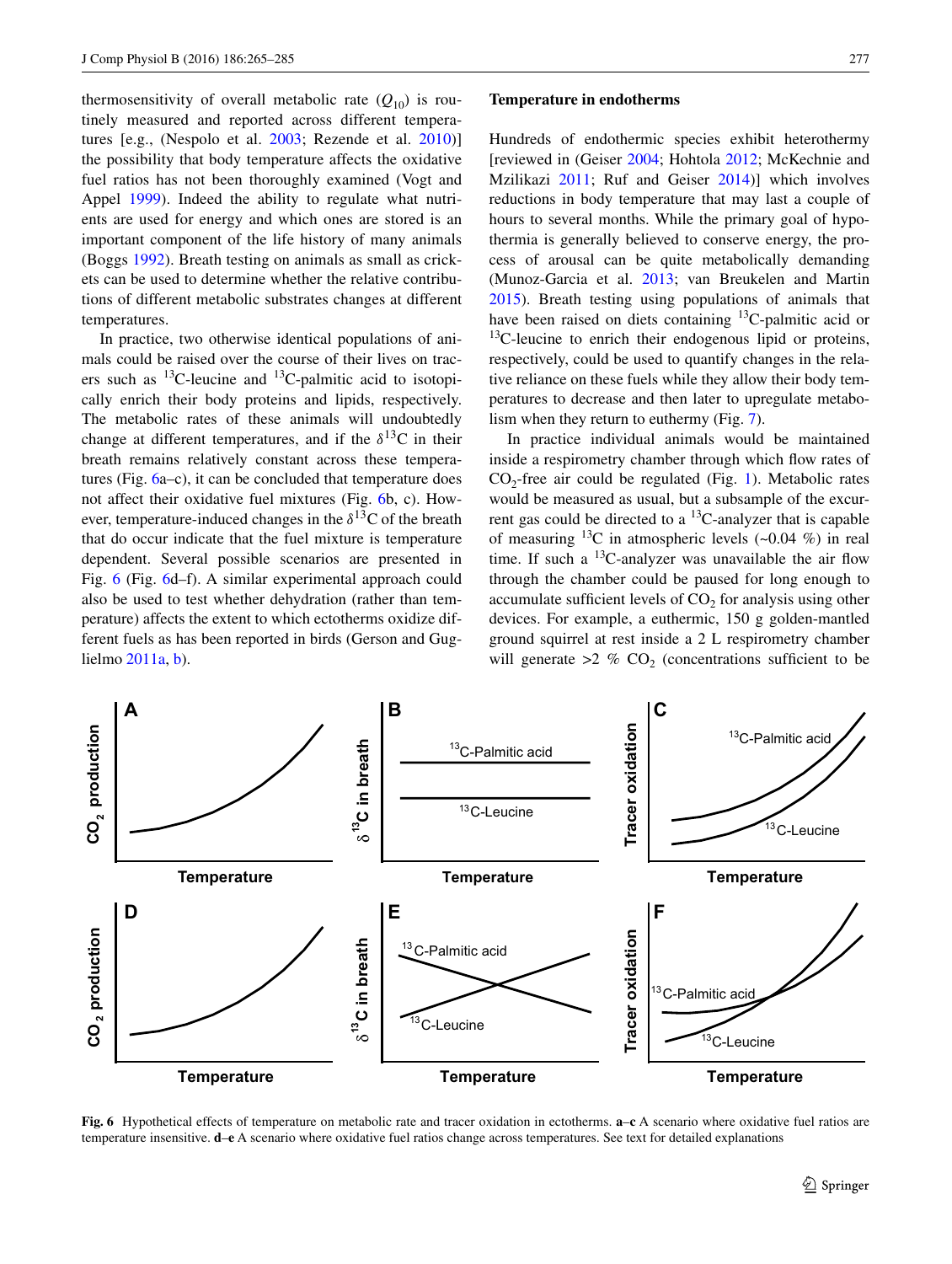

<span id="page-13-0"></span>**Fig. 7** Hypothetical responses to oxidative fuel mixtures in heterothermic endotherms experiencing changes in body temperature  $(T_b;$ *dotted line*). **a** No changes in oxidative fuel mixture. **b** Proteins are

spared during cooling and protein is preferentially used to power rewarming. **c** Proteins are spared during cooling and during rewarming. See text for detailed explanations

measured by lower cost nondispersive infrared <sup>13</sup>C-analyzers) inside the chamber within 10 min. The same squirrel exhibiting a 10 °C reduction in body temperature would therefore require ~20–30 min to generate similar levels of  $CO<sub>2</sub>$  for analysis.

Interpreting the results would be straightforward. If the ratios of protein and lipid oxidation remain constant during the entire heterothermic event, then  $\delta^{13}$ C values would not change (Fig. [7a](#page-13-0)). If the animals spared proteins during entry into hypothermia yet used them preferentially to power the arousal phase then the  $\delta^{13}$ C values would follow the general pattern illustrated in Fig. [7](#page-13-0)b. If proteins were again spared during the entry phase, but the animals preferentially increased lipid oxidation to fuel the arousal phase then the  $\delta^{13}$ C profile would show the general pattern illustrated in Fig. [7c](#page-13-0). Other outcomes could be possible.

## **Natural diet shifts**

Many animals undergo natural diet shifts during which they transition from consuming one food source to another [e.g., (Hentschel [1998](#page-16-32); Phillips and Eldridge [2006;](#page-19-30) Tallamy and Pesek [1996](#page-19-31); Vander Zanden et al. [1998](#page-20-26); Willson et al. [2010\)](#page-20-27)]. These shifts may be driven by ontogeny in the case of many holometabolous insects and amphibians that undergo metamorphosis or may be the result of seasonal food availability as seen in many temperate species that are active year-round. While studies report the structural changes in the gut associated with these natural shifts [e.g., (Lignot [2012](#page-17-32); Starck [2003\)](#page-19-32)], little is known about how these diet shifts affect how animals use their incoming nutrients to fuel their metabolic demands. Breath testing using different 13C-artifically enriched tracers could be used to characterize the changes in oxidative disposal during these shifts.

One interesting example involves the many migrating birds that exploit seasonal shifts in diet to enhance fat gain at migratory stopover points or prior to departure (Guglielmo [2010](#page-16-33)). In some instances, these seasonally exploited resources are rich in particular fatty acids (e.g., *n*−6 or *n*−3 polyunsaturated fatty acids) and researchers have correlated increased intake of these lipids with enhanced metabolic performance [e.g., (Guglielmo [2010](#page-16-33); Pierce et al. [2005](#page-19-33); Price and Guglielmo [2009](#page-19-34))]. Yet, the mechanism underlying this improved performance is not fully understood. Maillet and Weber have shown that increased intake of *n*−3 fatty acids in semipalmated sandpipers is associated with possible modifications to membrane fluidity that may enhance fatty acid flux among tissues and increased activity of several key metabolic enzymes (Maillet and Weber [2006](#page-17-33), [2007](#page-17-34)). Yet, while it is commonly understood that migrating birds oxidize fat as their predominant fuel, the identities of the lipids oxidized, and any enhancement of oxidative flux conferred by the use of some lipid classes over others, remain unknown. Indeed, much of the ingested *n*−3 fatty acids is converted to other lipid classes when stored, presumably in order to enhance their energy density or ease of transport from adipose stores to flight muscle (Guglielmo [2010\)](#page-16-33). The ability to track the oxidation of specific <sup>13</sup>C-labelled saturated or unsaturated fatty acids (either ingested or injected) using breath testing could thus provide a key complementary approach to unraveling the mechanisms by which 'natural doping' enhances flight performance throughout their marathon journey (Maillet and Weber [2007](#page-17-34)).

## **Combined physiological challenges**

Researchers have used breath testing to study the responses to a variety of singular physiological and pathophysiological challenges as summarized above, but we are not aware of any studies that have used breath testing to examine the responses to multiple challenges occurring simultaneously. A study of the metabolic rates of varanid lizards showed that exercise-induced  $VO<sub>2max</sub>$  reached a new ceiling when the lizards were simultaneously digesting a large meal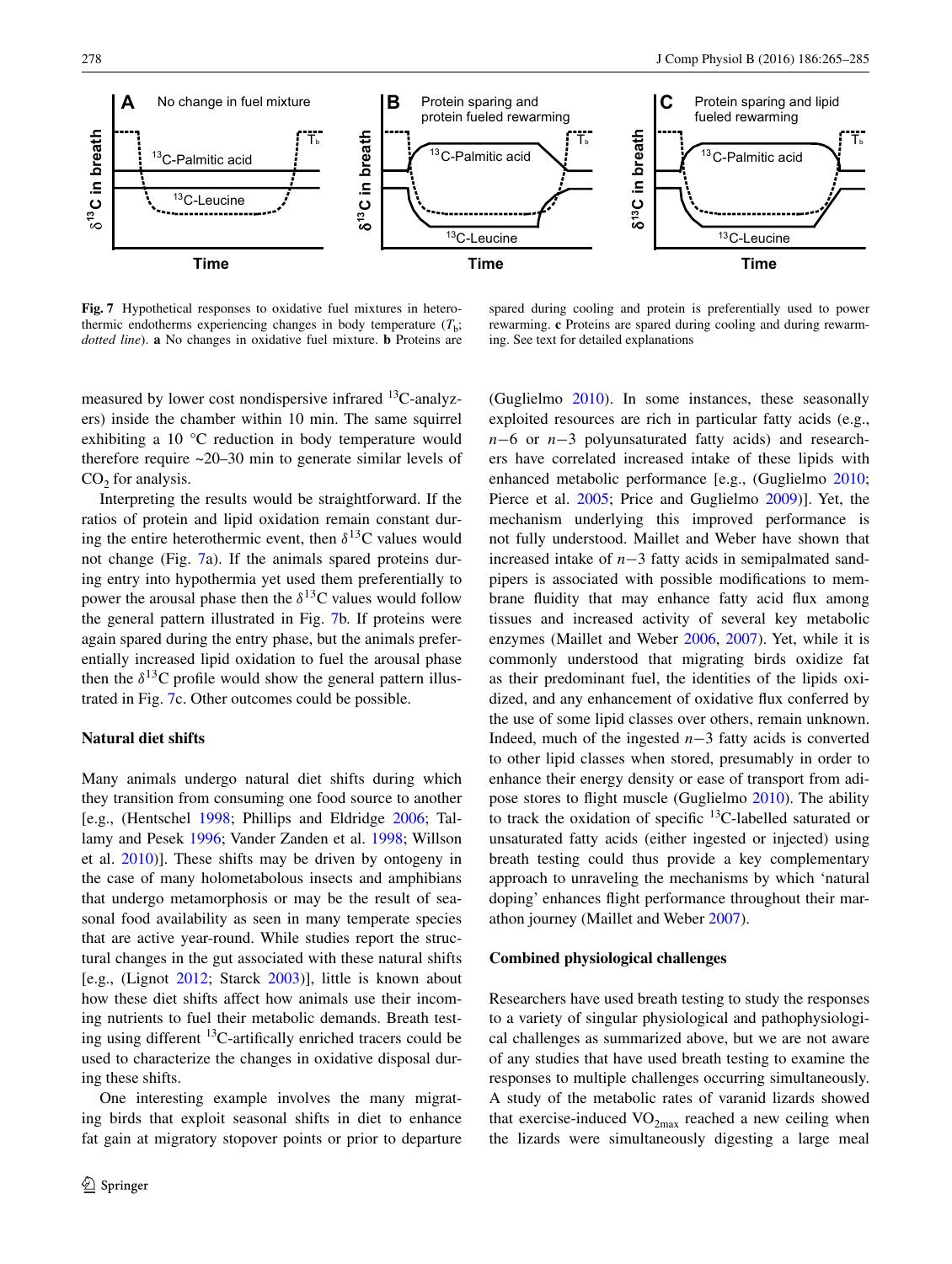<span id="page-14-0"></span>**Table 1** A comparison of common technologies used to measure the  $^{13}$ C-content in gas samples

| Method of ${}^{13}$ C-analysis               | [CO <sub>2</sub> ] | Real-time | Cost            | Portable |
|----------------------------------------------|--------------------|-----------|-----------------|----------|
| Conventional isotope ratio mass spectrometer | Ambient            | No        | High            | No.      |
| Tunable diode laser absorption spectrometer  | Ambient            | Yes       | Medium          | No       |
| Cavity ring down spectrometer                | Ambient            | Yes       | L <sub>ow</sub> | Yes      |
| Nondispersive infrared spectrometer          | $>1\%$             | No        | L <sub>ow</sub> | Yes      |

| Ambient concentrations refer to those similar to atmospheric conditions (e.g., $\sim$ 400 ppm, 0.04 %). Real |
|--------------------------------------------------------------------------------------------------------------|
| time refers to whether the technology can be easily integrated into existing respirometry systems that meas- |
| $\alpha$ are $CO2$ production. Cost refers to a combination of equipment procurement and running costs       |

(Hicks and Bennett [2004](#page-17-35)) thereby challenging the classic concept of  $VO<sub>2max</sub>$ . How are patterns of fuel oxidation altered under this and similar combined challenges from conditions where the animal is only exercising?

Fasting animals often reduce their metabolic rates to reduce energy expenditure (McCue [2010\)](#page-18-29), but in some cases periods of food limitation may be confounded with thermoregulatory challenges that increase metabolic demand. In the case of endotherms this occurs when ambient temperatures fall outside of the thermal neutral zone [e.g., (Rezende and Bacigalupe [2015](#page-19-35); Whiteman et al. [2015](#page-20-28))] and for ectotherms, virtually any increase in temperature causes increased metabolic demand [reviewed in (McCue [2004;](#page-18-38) McNab [2002\)](#page-18-39)]. How do fasting animals adjust the way they mobilize and oxidize their limited resources during these simultaneous challenges? Breath testing can be used to quantify how animals respond to these combined physiological challenges. Other simultaneous stressor pairings could involve food limitation plus exercise, as occurs during some long-distance migration events in birds (Jenni-Eiermann and Jenni [2012](#page-17-36); Piersma et al. [2005\)](#page-19-36).

#### **Studying diets of wild animals**

Researchers have used the  $\delta^{13}$ C in the blood of penguins and the blubber of dolphins to show that groups of individuals within a population exhibit different foraging habits (Cherel and Hobson [2007](#page-15-35); Kiszka et al. [2010](#page-17-37)), but these samples are invasive. Breath testing has recently been employed to gain insights into the food sources used of birds captured at migratory stopovers (Podlesak et al. [2005](#page-19-37)), vampire bats during returning from their hunt (Voigt [2009](#page-20-1)), and brown bears undergoing seasonal diet shifts (Whiteman et al. [2012\)](#page-20-29). Breath testing in wild cheetahs demonstrated that it could be used to partition the relative reliance on browsers and grazers as prey items (Voigt et al. [2013](#page-20-30)). A study of polar bear breath revealed that berries provide a negligible contribution to the energy budget during the summer months (Hobson et al. [2009](#page-17-38)). Even the breath of insects has been used to show that some grasshoppers actually subsist without eating grass (Engel et al. [2009](#page-16-34)).

Similar determinations of dietary sourcing could be made on other wild animals using portable  $^{13}$ C-measurement systems (Crosson et al. [2002;](#page-15-36) Engel et al. [2009](#page-16-34); Voigt [2009](#page-20-1)) and would permit studies of species when blood sampling is not permitted. If portable systems are not feasible a researcher could collect breath samples in a 12 mL Exetainer vial (Fig. [1\)](#page-2-0) and have them analyzed later using tunable diode laser absorption spectroscopy or nondispersive infrared spectroscopy for less than \$0.50 USD each (Table [1](#page-14-0)), or conventional isotope-ratio mass spectroscopy for a couple of dollars per sample (Engel et al. [2009\)](#page-16-34). It is also noteworthy that vials containing 'air' also do not necessarily require any special permitting if transported internationally (J. Ryan Shipley, personal communication).

#### **Conclusion and call for more experiments**

While isotopes are subject to physical and chemical rules governing flux through enzymatic reactions the ultimate patterns by which stable isotopes flow through living systems is infinitely complex. Isotope ecologists have made tremendous progress in tracking how carbon moves from the environment through animal tissues, but we maintain that understanding how and when animals oxidize the nutrients that pass through them using breath testing provides critical insight that cannot be revealed from studying tissues alone. The isotope ecology literature over the past decades is replete with pleas for researchers to conduct more controlled studies of stable isotopes in comparative physiology [e.g., (Bearhop et al. [2002](#page-15-22); Cherel et al. [2005](#page-15-37); Dalerum and Angerbjorn [2005;](#page-16-35) Gannes et al. [1997;](#page-16-36) Gorokhova and Haansson [1999](#page-16-37); Griffiths [1991](#page-16-38); Herrera et al. [2001](#page-16-39); Hobson [1999](#page-17-39); Martinez del Rio et al. [2009;](#page-17-1) Phillips and Eldridge [2006;](#page-19-30) Rubenstein and Hobson [2004](#page-19-38); Voigt et al. [2008a;](#page-20-31) Wise et al. [2006](#page-20-32))]. Here we reiterate this plea, but go one step further suggesting that  $13C$ -breath testing needs to be an integral part of this process.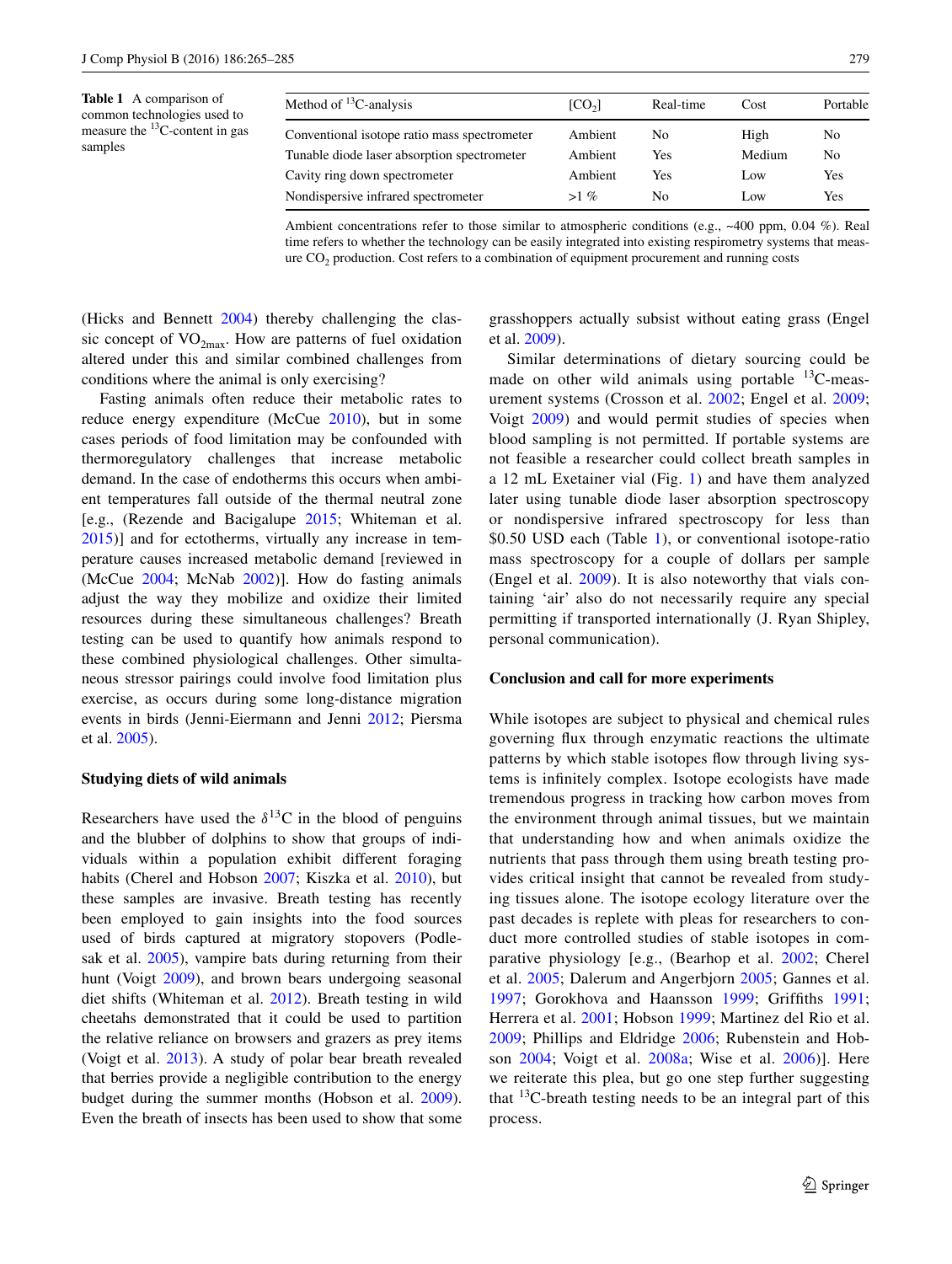#### **References**

- <span id="page-15-4"></span>Ambrose SH, DeNiro MJ (1986) The isotopic ecology of East African mammals. Oecologia 69:395–406
- <span id="page-15-16"></span>Amitai O, Holze S, Barkan S, Amichai E, Korine C, Pinshow B, Voigt CC (2010) Fruit bats (Pteropodidae) fuel their metabolism rapidly and directly with exogenous sugars. J Exp Biol 213:2693–2699
- <span id="page-15-23"></span>Ayliffe LK, Cerling TE, Robinson T, West AG, Sponheimer M, Passey BH, Hammer J, Roeder B, Dearing MD, Ehleringer JR (2004) Turnover of carbon isotopes in tail hair and breath CO<sub>2</sub> of horses fed on an isotopically varied diet. Oecologia 139:11–22
- <span id="page-15-14"></span>Bammens B, Evenepoel P, Verbake K, Vanrenterghem Y (2004) Impairment of small intestinal protein assimilation in patients with end-stage renal disease: extending the malnutrition-inflammation-atherosclerosis concept. Am J Clin Nutr 80:1536–1543
- <span id="page-15-7"></span>Barnes C, Sweeting CJ, Jennings S, Barry JT, Polunin NVC (2007) Effect of temperature and ration size on carbon and nitrogen stable isotope trophic fractionation. Funct Ecol 21:356–362
- <span id="page-15-25"></span>Bauchinger U, McWilliams SR (2009) Carbon turnover in tissues of a passerine bird: allometry, isotopic clocks, and phenotypic flexibility in organ size. Physiol Biochem Zool 82:787–797
- <span id="page-15-22"></span>Bearhop S, Waldron S, Votier SC, Furness RW (2002) Factors that influence assimilation rates and fractionation of nitrogen and carbon isotopes in avian blood and feathers. Physiol Biochem Zool 75:451–458
- <span id="page-15-12"></span>Berthold HK, Hatchey DL, Reeds PJ, Thomas OP, Hoeksema S, Klein PD (1991) Uniformly <sup>13</sup>C-labeled algal protein used to determine amino acid essentiality in vivo. Proc Natl Acad Sci 88:8091–8095
- <span id="page-15-2"></span>Bier DM (1997) Stable isotopes in biosciences, their measurement and models for amino acid metabolism. Eur J Pediatr 156:S2–S8
- <span id="page-15-6"></span>Blair N, Leu A, Munoz E, Olsen J, Kwong E, Marais DD (1985) Carbon isotope fractionation in heterotrophic microbial metabolism. Appl Environ Microbiol 50:996–1001
- <span id="page-15-3"></span>Bodamer OAF, Halliday D (2001) Uses of stable isotopes in clinical diagnosis and research in the pediatric population. Arch Dis Child 84:444–448
- <span id="page-15-34"></span>Boggs CL (1992) Resource allocation: exploring connections between foraging and life history. Funct Ecol 6:508–518
- <span id="page-15-11"></span>Boirie Y, Fauquant J, Rulquin H, Maubois J-L, Beaufrere B (1995) Production of large amounts of  $[^{13}C]$  leucine-enriched milk proteins by lactating cows. J Nutr 125:92–98
- <span id="page-15-10"></span>Boirie Y, Gachon P, Corny S, Fauquant J, Maubois J-L, Beaufrere B (1996) Acute postprandial changes in leucine metabolism as assessed with an intrinsically labeled milk protein. Am J Physiol 271:E1083–E1091
- <span id="page-15-27"></span>Boirie Y, Dangin M, Gachon P, Vasson M-P, Maubois J-L, Beaufrere B (1997) Slow and fast dietary proteins differently modulate postprandial protein accretion. Proc Natl Acad Sci 94:14930–14935
- <span id="page-15-21"></span>Bos C, Mahe S, Gaudichon C, Benamouzig R, Guasseres N, Luengo C, Ferriere F, Rautureau J, Tome D (1999) Assessment of net postprandial protein utilization of 15N-labelled milk nitrogen in human subjects. Br J Nutr 81:221–226
- <span id="page-15-20"></span>Bos C, Metges CC, Gaudichon C, Petzke KJ, Pueyo ME, Morens C, Everwand J, Benamouzig R, Tome D (2003) Postprandial kinetics of dietary amino acids are the main determinant of thier metabolism after soy or milk protein ingestion in humans. J Nutr 133:1308–1315
- <span id="page-15-29"></span>Braden B (2010)<sup>13</sup>C Breath tests for the assessment of exocrine pancreatic function. Pancreas 39:955–959
- <span id="page-15-1"></span>Brand WA, Coplen TB (2012) Stable isotope deltas: tiny, but robust signatures in nature. Isot Environ Health Stud 48:393–409
- <span id="page-15-32"></span>Brooks GA (1997) Importance of the "crossover" concept in exercise metabolism. Clin Exp Pharmacol Physiol 24:889–895
- <span id="page-15-18"></span>Brooks GA, Mercier J (1994) Balance of carbohydrate and lipid utilization during exercise: the "crossover" concept. J Appl Physiol 76:2253–2261
- <span id="page-15-13"></span>Bujko J, Schreurs VVAM, Nolles JA, Verreijen AM, Koopmanschap E, Verstegen MWA (2007) Application of a  $[^{13}CO_2]$  breath test to study short-term amino acid catabolism during the postprandial phase of a meal. Br J Nutr 97:891–897
- <span id="page-15-28"></span>Burelle Y, Lamoureaux M-C, Peronnet F, Massicotte D, Lavoie C (2006) Comparison of exogenous glucose, fructose and galactose oxidation during exercise using 13C-labelling. Br J Nutr 96:56–61
- <span id="page-15-31"></span>Buyse J, Geypens B, Malheiros RD, Moraes VM, Swennen Q, Decuypere E (2004) Assessment of age-related glucose oxidation rates of broiler chickens by using stable isotopes. Life Sci 75:2245–2255
- <span id="page-15-15"></span>Carleton SA, Wolf BO, Martinez del Rio C (2004) Keeling plots for hummingbirds: a method to estimate carbon isotope ratios of respired  $CO<sub>2</sub>$  in small vertebrates. Oecologica 141:1–6
- <span id="page-15-24"></span>Carleton SA, Kelly L, Anderson-Sprecher R, Martinez del Rio C (2008) Should we use one-, or multi-compartment models to describe 13C incorporation into animal tissues? Rapid Comm Mass Specrom 22:3008–3014
- <span id="page-15-17"></span>Castellini MA, Rea LD (1992) The biochemistry of natural fasting at its limits. Experientia 48:575–582
- <span id="page-15-30"></span>Chatfield J, Citino S, Munson L, Konopka S (2004) Validation of the 13C-urea breath test for use in cheetahs (*Acinonyx jubatus*) with *Heliobacter*. J Zoo Wildl Med 35:137–141
- <span id="page-15-33"></span>Chen CSW, Welch KC Jr (2014) Hummingbirds can fuel expensive hovering flight completely with either exogenous glucose or fructose. Funct Ecol 28:589–600
- <span id="page-15-35"></span>Cherel Y, Hobson KA (2007) Geographical variation in carbon stable isotope signatures of marine predators: a tool to investigate their foraging areas in the Southern Ocean. Mar Ecol Prog Ser 329:281–287
- <span id="page-15-37"></span>Cherel Y, Hobson KA, Hassani S (2005) Isotopic discrimination between food and blood and feathers of captive penguins: implications for dietary studies in the wild. Physiol Biochem Zool 78:106–115
- <span id="page-15-8"></span>Chown SB, Ahn WS, Antoniewicz MR (2012) Rational design of  $13C$ -labeling experiments for metabolic flux analysis in mammalian cells. BMC Syst Biol 6:43. doi:[10.1186/1752-0509-6-43](http://dx.doi.org/10.1186/1752-0509-6-43)
- <span id="page-15-9"></span>Coggan AR (1999) Use of stable-isotopes to study carbohydrate and fat metabolism at the whole-body level. Proc Nutr Soc 58:953–961
- <span id="page-15-19"></span>Cooper JA, Watras AC, Schriver T, Adams AK, Schoeller DA (2010) Influence of dietary fatty acid composition and exercise on changes in fat oxidation from a high-fat diet. J Appl Physiol 109:1011–1018
- <span id="page-15-5"></span>Coplen TB, Hopple JA, Bohlke JK, Peiser HS, Reider SE, Krouse HR, Rosman KJR, Ding T, Vocke RD, Revessz KM et al. (2002) Compilation of minimum and maximum ratios of selected elements in natually occuring terrestrial materials and reagents. In: USGS (ed)
- <span id="page-15-0"></span>Craig H (1957) Isotopic standards for carbon and oxygen and correction factors for mass-spectrometric analyses of carbon dioxide. Geochim Cosmochim Acta 12:133–149
- <span id="page-15-26"></span>Crenn P, Thuillier F, Rakatoambinina B, Rongier M, Darmaun D, Messing B (2000) Duodenal vs. gastric administration of labeled leucine for the study of splanchnic metabolism in humans. J Appl Physiol 89:573–580
- <span id="page-15-36"></span>Crosson ER, Ricci KN, Richman BA, Chilese FC, Owano TG, Provencal RA, Todd MW, Glasser J, Kachanov AA, Paldus BA et al (2002) Stable isotope ratios using cavity ring-down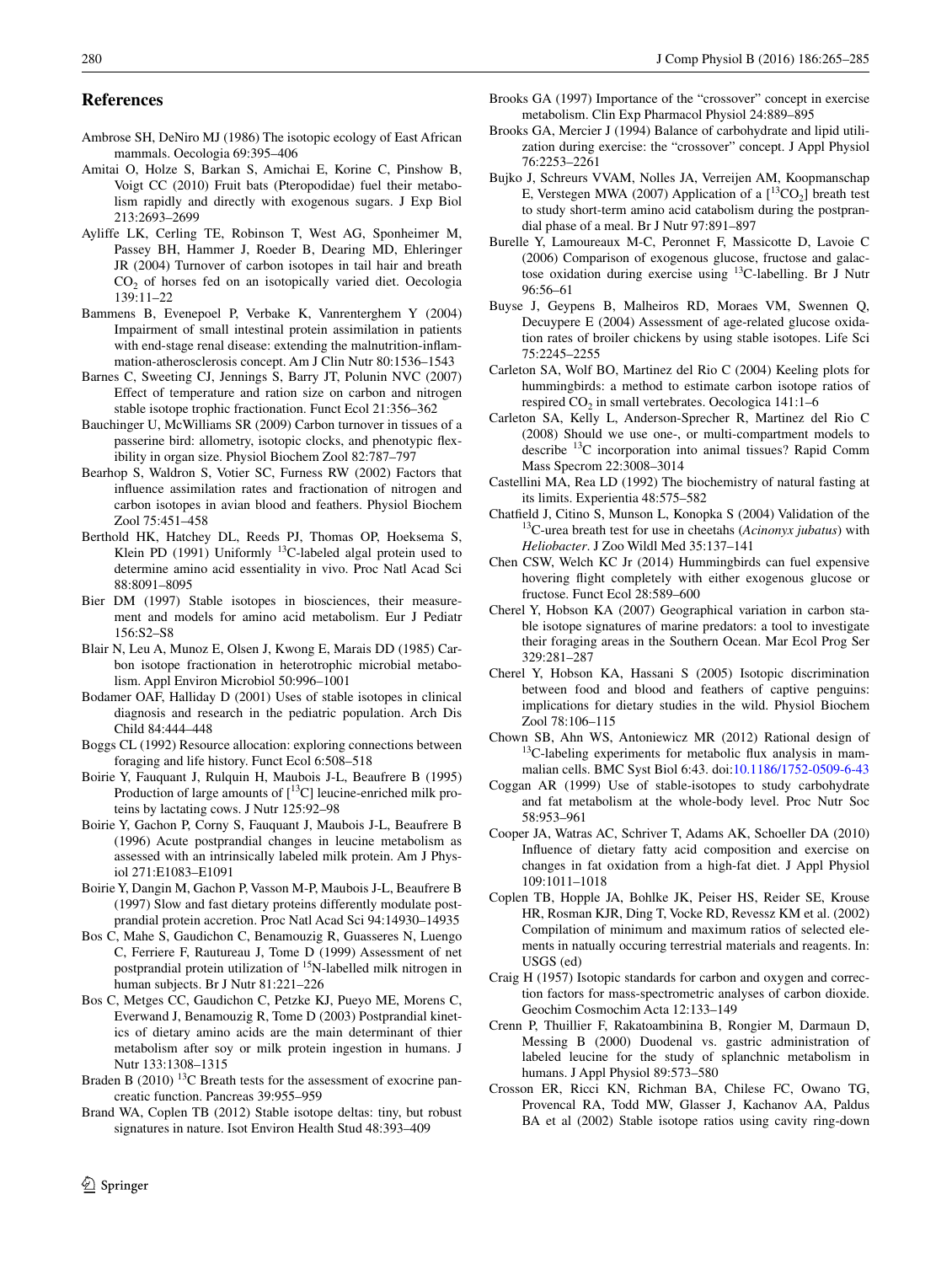spectroscopy: determination of  ${}^{13}C/{}^{12}C$  for carbon dioxide in human breath. Anal Chem 74:2003–2007

- <span id="page-16-17"></span>Daenzer M, Petzke JP, Bequette BJ, Metges CC (2001) Whole-body nitrogen and splanchnic amino acid metabolism differ in rats fed mixed diets containing casein or its corresponding amino acid mixture. J Nutr 131:1965–1972
- <span id="page-16-35"></span>Dalerum F, Angerbjorn A (2005) Resolving temporal variation in vertebrate diets using naturally occuring stable isotopes. Oecologia 144:647–658
- <span id="page-16-0"></span>De Laeter JR, Bohlke JK, De Bievre P, Hidaka H, Peiser HS, Rosman KJR, Taylor PDP (2003) Atomic weights of the elements: review 2000. Pure Appl Chem 75:683–800
- <span id="page-16-27"></span>Decombaz J, Arnaud M-J, Milon H, Moesch H, Philippossian G, Thelin AL, Howald H (1983) Energy metabolism of medium-chain triglyerides versus carbohydrates during exercise. Eur J Appl Physiol 52:9–14
- <span id="page-16-18"></span>Deglaire A, Fromentin C, Fouillet H, Airinei G, Gaudichon C, Boutry C, Benamouzig R, Moughan PJ, Tome D, Bos C (2009) Hydrolysed dietary casein as compared with the intect protein reduces postprandial peripheral, but not whole-body, uptake of nitrogen in humans. Am J Clin Nutr 90:1011–1022
- <span id="page-16-6"></span>DeNiro MJ, Epstein S (1977) Mechanism of carbon isotope fractionation associated with lipid synthesis. Science 197:261–263
- <span id="page-16-7"></span>Des Rosiers C, David F, Garneau M, Brunengraber H (1991) Nonhomogeneous labeling of liver mitochondrial acetyl-Co-A. J Biol Chem 266:1574–1578
- <span id="page-16-3"></span>Doronin YK, Bednik DY, Ivanov AA, Kalistratova EN (2012) Agedependence of animal metabolism: an insight through the isotope fractionation prism. Sci Domain
- <span id="page-16-19"></span>Elia M, Fuller N, Murgatroyd P (1988) The potential use of the labelled bicarbonate methods for estimating energy expenditure in man. Proc Nutr Soc 47:247–258
- <span id="page-16-34"></span>Engel S, Lease HM, McDowell NG, Corbett AH, Wolf BO (2009) The use of tunable diode laser absorption spectroscopy for rapid measurements of delta  $^{13}$ C of animal breath for physiological and ecological studies. Rapid Commun Mass Spectrom 23:1281–1286. doi[:10.1002/rcm.4004](http://dx.doi.org/10.1002/rcm.4004)
- <span id="page-16-11"></span>Evenepoel P, Hiele M, Luypaerts A, Geypens B, Buyse J, Decuypere E, Rutgeerts P, Ghoos Y (1997) Production of egg proteins, enriched with  $L$ -Leucine- $^{13}C_1$ , for the study of protein assimilation in humans using the breath test technique. J Nutr 127:327–331
- <span id="page-16-21"></span>Evenepoel P, Hiele M, Geypens B, Geboes KP, Rutgeerts P, Ghoos Y  $(2000)$  <sup>13</sup>C-Egg white breath test: a non-invasive test of pancreatic trypsin activity in the small intestine. Gut 46:52–57
- <span id="page-16-2"></span>Farquhar GD, Ehleringer JR, Hubick KT (1989) Carbon isotope discrimination and photosynthesis. Annu Rev Plant Physiol 40:503–537
- <span id="page-16-22"></span>Fischer H, Wetzel K (2002) The future of <sup>13</sup>C-breath tests. Food Nutr Bull 23:53–56
- <span id="page-16-8"></span>Focken U, Becker K (1998) Metabolic fractionation of stable carbon isotopes: implications of different proximate compositions for studies of the aquatic food web using  $\delta^{13}$ C data. Oecologia 115:337–343
- <span id="page-16-15"></span>Folch N, Peronnet F, Massicotte D, Duclos M, Lavoie C, Hillaire-Marcel C (2001) Metabolc response to small and large 13C-labelled pasta meals following rest or exercise in man. Brit J Nutr 85:671–680
- <span id="page-16-12"></span>Fromentin C, Sanders P, Nau F, Anton M, Fromentin G, Tome D, Thibault J-N, Gaudichon C (2012) A pilot study for the intrinsic labeling of egg proteins with  $^{15}N$  and  $^{13}C$ . Rapid Commun Mass Spectrom 26:43–48

<span id="page-16-1"></span>Fry B (2006) Stable isotope ecology. Springer, New York

<span id="page-16-36"></span>Gannes LZ, O'Brien DM, Martinez del Rio C (1997) Stable isotopes in animal ecology: assumptions, caveats, and a call for more laboratory experiments. Ecology 78:1271–1276

- <span id="page-16-5"></span>Gautier J-F, Pirnay F, Jandrain B, Lacroix M, Mosora F, Scheen A, Lefebvre PJ (1993) Endogenous substrate oxidation during exercise and variations in breath  ${}^{13}CO_2/{}^{12}CO_2$ . J Appl Physiol 74:133–138
- <span id="page-16-9"></span>Gay L-J, Schutz Y, DiVetta V, Schneiter P, Tappy L, Jequier E (1994) Measurement of  ${}^{13}CO_2$  in expired air as an index of compliance to a high carbohydrate diet naturally enriched in  $^{13}$ C. Int J Obes 18:591–595
- <span id="page-16-13"></span>Geboes KP, Bammens B, Luypaerts A, Malheiros RD, Buyse J, Evenepoel P, Rutgeerts P, Verbeke K (2004) Validation of a new test meal for protein digestion breath test in humans. J Nutr 134:806–810
- <span id="page-16-31"></span>Geiser F (2004) Metabolic rate and body temperature reduction during hibernation and daily torpor. Annu Rev Physiol 66:239–274
- <span id="page-16-29"></span>Gerson AR, Guglielmo CG (2011a) Flight at low ambient humidity increases protein catabolism in migratory birds. Science 333:1434–1436
- <span id="page-16-30"></span>Gerson AR, Guglielmo CG (2011b) House sparrows (*Passer domesticus*) increase protein catabolism in response to water restriction. Am J Physiol 300:R925–R930
- <span id="page-16-10"></span>Ghoos Y, Beaufrere B (1998) <sup>13</sup>C Protein breath tests. Gut 43:S23–S24
- <span id="page-16-16"></span>Goedecke JH, Gibson A, Grobler L, Collins M, Noakes TD, Lambert EV (2000) Determinants of the variability in respiratory exchange ratio at rest and during exercise in trained athletes. Am J Physiol 279:E1325–E1334
- <span id="page-16-37"></span>Gorokhova E, Haansson S (1999) An experimental study on variations in stable carbon and nitrogen isotope fractionation during growth in *Mysis mixta* and *Neomysis integer*. Can J Fish Aquat Sci 56:2203–2210
- <span id="page-16-38"></span>Griffiths H (1991) Applications of stable isotope technology in physiological ecology. Funct Ecol 5:254–269
- <span id="page-16-14"></span>Grusak MA (1997) Intrinsic stable isotope labeling of plants for nutritional investigations in humans. Nutr Biochem 8:164–171
- <span id="page-16-33"></span>Guglielmo CG (2010) Move that fatty acid: fuel selection and transport in migratory birds and bats. Integr Comp Biol 50:336–345
- <span id="page-16-26"></span>Guzman RM, McCue MD, Pollock ED, McCue KE (2015) Prolonged fasting causes systematic changes in rats:  ${}^{13}CO_2$  breath testing and small molecule metabolomics. Integr Comp Biol 55:E267
- <span id="page-16-24"></span>Hall K (2012) Quantitative physiology of human starvation: adaptations of energy expenditure, macronutrient metabolism and body composition. In: McCue MD (ed) Comparative physiology of fasting, starvation, and food limitation. Springer, New York, pp 379–394
- <span id="page-16-20"></span>Hambly C, Voigt CC (2011) Measuring energy expenditure in birds using bolus injections of  $^{13}$ C-labelled Na-bicarbonate. Comp Biochem Physiol 158A:323–328
- <span id="page-16-28"></span>Hambly C, Pinshow B, Wiersma P, Verhulst S, Piertney SB, Harper EJ, Speakman JR (2007) Comparison of the cost of short flights in a nectarivorous and a non-nectarivorous bird. J Exp Biol 207:3959–3968
- <span id="page-16-23"></span>Harlow H (2012) Muscle protein and strength retention by bears during winter fasting and starvation. In: McCue MD (ed) Comparative physiology of fasting, starvation, and food limitation. Springer, New York, pp 277–296
- <span id="page-16-25"></span>Hatch KA, Pinshow B, Speakman JR (2002) The analysis of  ${}^{13}C/{}^{12}C$ ratios in exhaled  $CO<sub>2</sub>$ : its advantages and potential application to field research to infer diet, changes in diet over time, and substrate metabolism in birds. Integr Comp Biol 42:21–33
- <span id="page-16-4"></span>Hayes JM (2001) Fractionation of carbon and hydrogen isotopes in biosynthetic processes. Rev Mineral Geochem 43:225–277
- <span id="page-16-32"></span>Hentschel BT (1998) Intraspecific variations in  $d^{13}C$  indicate ontogenetic diet changes in deposit-feeding polychaetes. Ecology 79:1357–1370
- <span id="page-16-39"></span>Herrera LGM, Hobson KA, Manzo AA, Estrada DB, Sanchez-Cordero V, Mendez GC (2001) The role of fruits and insects in the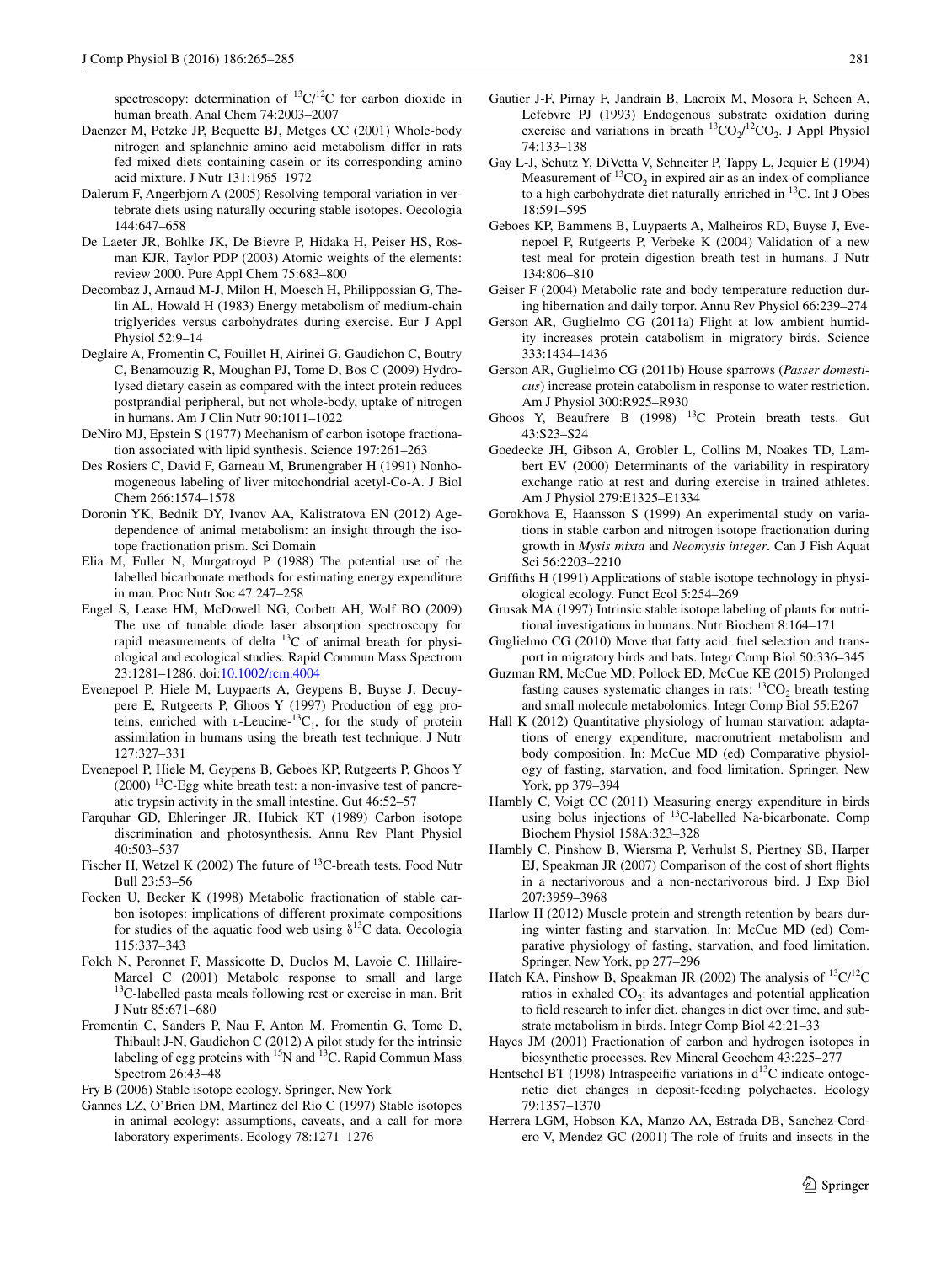nutrition of frugivorous bats: evaluating the use of stable isotope models. Biotropica 33:520–528

- <span id="page-17-35"></span>Hicks JW, Bennett AF (2004) Eat and Run: prioritization of oxygen delivery during elevated metabolic states. Respir Physiol Neurobiol 144:215–224
- <span id="page-17-19"></span>Hiele M, Ghoos Y, Rutgeerts P, Vantrappen G, de Buyser K (1990)  $13CO<sub>2</sub>$  breath test to measure the hydrolysis of various starch formulations in healthy subjects. Gut 31:175–178
- <span id="page-17-39"></span>Hobson KA (1999) Tracing origins and migration of wildlife using stable isotopes: a review. Oecologia 120:314–326
- <span id="page-17-8"></span>Hobson KA, Yohannes E (2007) Establishing elemental turnover in exercising birds using a wind tunnel: implications for stable isotope tracking of migrants. Can J Zool 85:703–708
- <span id="page-17-38"></span>Hobson KA, Stirling I, Andriashek DS (2009) Isotopic heterogeneity of breath  $CO<sub>2</sub>$  form fasting and berry-eating polar bears: implications of tracing reliance on terrrestrial foods in a changing Arctic. Can J Zool 87
- <span id="page-17-3"></span>Hoffman JC, Sutton TT (2010) Lipid correction for carbon stable isotope analysis of deep-sea fishes. Deep Sea Res I 57:956–964
- <span id="page-17-31"></span>Hohtola E (2012) Thermoregulatory adaptations to starvation in birds. In: McCue MD (ed) Comparative physiology of fasting, starvation, and food limitation. Springer, New York, pp 155–170
- <span id="page-17-4"></span>Hussey NE, Brush J, McCarthy ID, Fisk AT (2010)  $\delta^{15}N$  and  $\delta^{13}C$ diet-tissue discrimination factors for large sharks under semicontrolled conditions. Comp Biochem Physiol 155A:445–453
- <span id="page-17-22"></span>Istfan NW, Ling PR, Bistrian BR, Blackburn GL (1988) Systemic exchangeability of enteral leucine: relationship to plasma flux. Am J Physiol 254:R688–R698
- <span id="page-17-15"></span>Jandrain BJ, Pallikarakis N, Normand S, Pirnay F, Lacroix M, Mosora F, Pachiaudi C, Gautier JF, Scheen AJ, Riou JP et al (1993) Fructose utilization during exercise in men: rapid conversion of ingested fructose to circulating glucose. J Appl Physiol 74:2146–2154
- <span id="page-17-36"></span>Jenni-Eiermann S, Jenni L (2012) Fasting in birds: general patterns and the special case of endurance flight. In: McCue MD (ed) Comparative physiology of fasting, starvation, and food limitation. Springer, New York, pp 171–192
- <span id="page-17-26"></span>Jentjens RLPG, Venables MC, Jeukendrup AE (2004a) Oxidation of exogenous glucose, sucrose, and maltose during prolonged cycling exercise. J Appl Physiol 96:1285–1291
- <span id="page-17-27"></span>Jentjens RLPG, Moseley L, Waring RH, Harding LK, Jeukendrup AE (2004b) Oxidation of combined ingestion of glucose and fructose during exercise. J Appl Physiol 96:1277–1284
- <span id="page-17-28"></span>Jeukendrup AE, Saris WH, Schrauwen P, Brouns F, Wagenmakers AJ (1995) Metabolic availability of medium-chain triglycerides coingested with carbohydrates during prolonged exercise. J Appl Physiol 79:756–762
- <span id="page-17-20"></span>Jones PJH, Pencharz PB, Clandinin MT (1985) Whole body oxidation of dietary fatty acids: implications for energy utilization. Am J Clin Nutr 42:769–777
- <span id="page-17-16"></span>Khalilieh A, McCue MD, Pinshow B (2012) Physiological responses to food deprivation in the house sparrow, a species not adapted to prolonged fasting. Am J Physiol 303:R551–R561
- <span id="page-17-37"></span>Kiszka J, Oremus M, Richard P, Poole M, Ridoux V (2010) The use of stable isotope analyses from skin biopsy samples to assess trophic relationships of sympatric delphinids off Moorea (French Polynesia). J Exp Mar Biol Ecol 395:48–54

<span id="page-17-12"></span>Kleiber M (1975) The fire of life. Krieger, Huntington

- <span id="page-17-25"></span>Kohno T, Ito A, Hosoi I, Hirayama J, Shibata K (2007) Synthetic  $13C$ -dipeptide breath test for the rapid assessment of pancreatic exocrine insufficiency in rats. Scand J Gastroenterol 42:992–999
- <span id="page-17-21"></span>Koletzko B, Demmelmair H, Hartl W, Kindermann A, Koletzko S, Sauerwald T, Szitanyi P (1998) The use of stable isotope techniques for nutritional and metabolic research in paediatrics. Early Human Dev 53:S77–S97
- <span id="page-17-18"></span>Koutsari C, Sidossis LS (2003) Effect of isoenergetic low- and highcarbohydrate diets on substrate kinetics and oxidation in healthy men. Br J Nutr 90:413–418
- <span id="page-17-23"></span>Kriengsinyos W, Wykes LJ, Ball RO, Pencharz PB (2002) Oral and intravenous tracer protocols of the indicator amino acid oxidation method provide the same estimate of the lysine requirement in healthy men. J Nutr 132:2251–2257
- <span id="page-17-29"></span>Kuipers H, Keizer HA, Brouns F, Saris WHM (1987) Carbohydrate feeding and glycogen synthesis during exercise in man. Pflugers Arch 410:652–656
- <span id="page-17-11"></span>Kurle CM, Koch PL, Tershy BR, Croll DA (2014) The effects of sex, tissue type, and dietary components on stable isotope discriminaiton factors ( $\Delta^{13}$ C and  $\Delta^{15}$ N) in mammalian omnivores. Isot Environ Health Stud 50:307–321
- <span id="page-17-7"></span>Lacroix ML, Mosora F, Pontus M, Lefebvre P, Luyckx A, Lopez-Habib G (1973) Glucose naturally labeled with carbon-13: use for metabolic studies in man. Science 181:445–446
- <span id="page-17-24"></span>Leslie MA, Coleman RA, Moehn S, Ball RO, Korver DR (2006) Relationship between bicarbonate retention and bone characteristics in broiler chickens. Poult Sci 85:1917–1922
- <span id="page-17-30"></span>Lighton JRB (2008) Measuring metabolic rates: a manual for scientists. Oxford University Press, New York
- <span id="page-17-13"></span>Lighton JRB, Halsey LG (2011) Flow-through respirometry applied to chamber systems: pros and cons, hints and tips. Comp Biochem Physiol 158A:265–275
- <span id="page-17-32"></span>Lignot J-H (2012) Changes in form and function of the gastrointestinal tract during starvation: from pythons to rats. In: McCue MD (ed) Comparative physiology of fasting, starvation, and food limitation. Springer, New York, pp 217–236
- <span id="page-17-5"></span>Logan JM, Jardine TD, Miller TJ, Bunn SE, Cunjak A, Lutcavage ME (2008) Lipid corrections in carbon and nitrogen stable isotope analyses: comparison of chemical extraction and modelling methods. J Anim Ecol 77:838–846
- <span id="page-17-9"></span>MacAvoy SE, Arneson LS (2006) Correlation of metabolism with tissue carbon and nitrogen turnover rate in small animals. Oecologia 150:190–201
- <span id="page-17-6"></span>Macko SA, Estep MF, Hare PE, Hoering TC (1983) Stable nitrogen and carbon isotopic composition of individual amino acids isolated from cultured microorganisms. Carnegie Institution Yearbook 82:404–410
- <span id="page-17-0"></span>Mahon AD, Timmons BW (2014) Application of stable isotope tracers in the study of exercise metabolism in children: a primer. Pediatr Exerc Sci 26:3–10
- <span id="page-17-33"></span>Maillet D, Weber J-M (2006) Performance-enhancing role of dietary fatty acids in a long-distance migrant shorebird: the semipalmated sandpiper. J Exp Biol 209:2686–2695
- <span id="page-17-34"></span>Maillet D, Weber J-M (2007) Relationship between n−3 PUFA content and energy metabolism in the flight muscles of a migrating shorebird: evidence for natural doping. J Exp Biol 210:413–420
- <span id="page-17-14"></span>Malte CL, Norgaard S, Wang T (2015) Closed system respirometry may underestimate tissue gas exchange and bias the respiratory exchange ratio (RER). Comp Biochem Physiol A **(in press)**
- <span id="page-17-10"></span>Martinez del Rio C, Carleton SA (2012) How fast and how faithful: the dynamics of isotopic incorporation into animal tissues. J Mammal 93:353–359
- <span id="page-17-2"></span>Martinez del Rio C, Wolf BO (2005) Mass-balance models for animal isotopic ecology. In: Starck JM, Wang T (eds) Physiological and ecological adaptations to feeding in vertebrates. Science Publishers, Enfield, pp 141–174
- <span id="page-17-1"></span>Martinez del Rio C, Wolf N, Carleton SA, Gannes LZ (2009) Isotopic ecology ten years after a call for more laboratory experiments. Biol Rev 84:91–111
- <span id="page-17-17"></span>Massicotte D, Peronnet F, Allah C, Hillaire-Marcel C, Ledoux M, Brisson GR (1986) Metabolic responses to  $[^{13}C]$  glucose and [13C] fructose ingestion during exercise. J Appl Physiol 61:1180–1184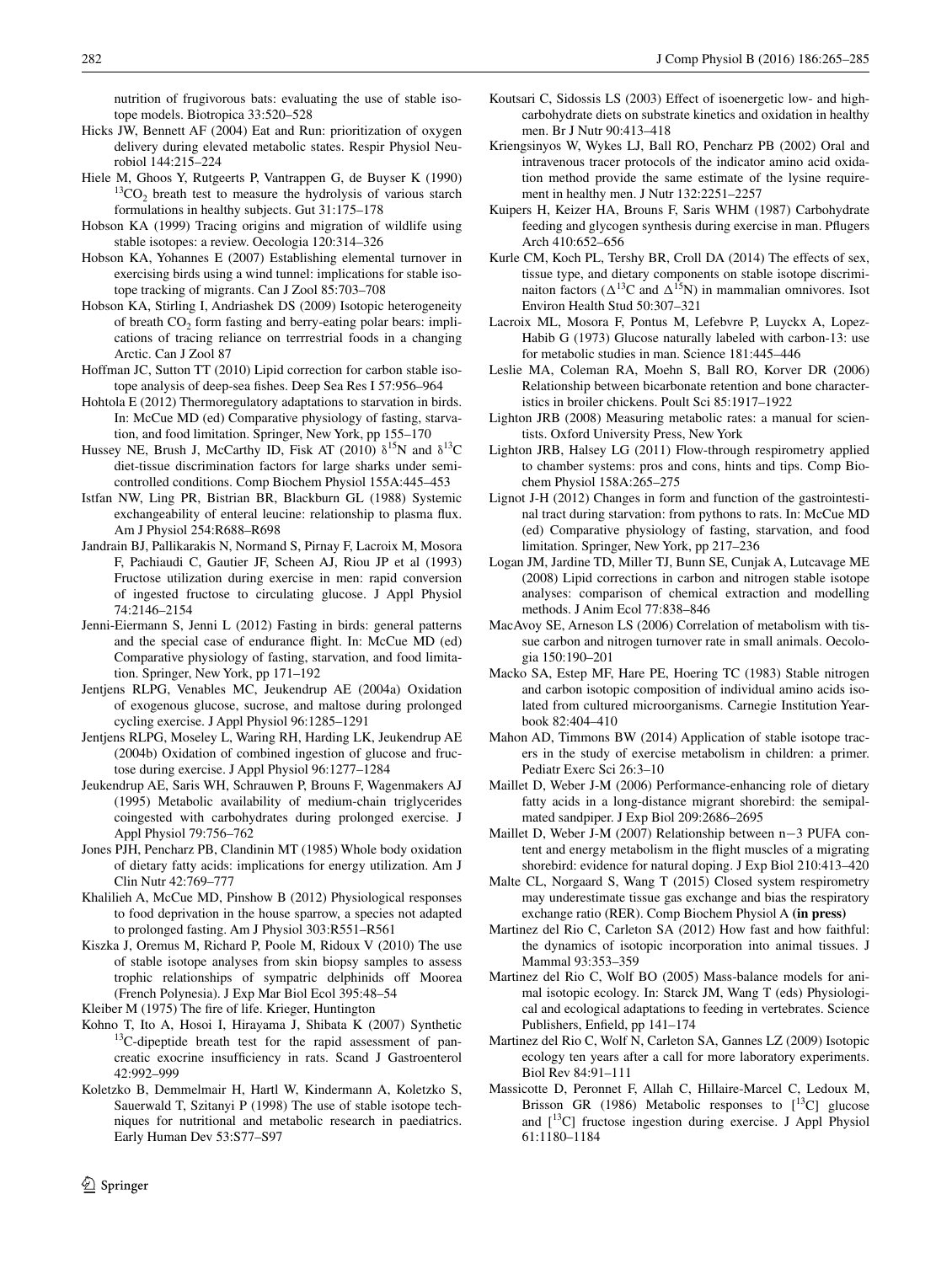- <span id="page-18-17"></span>Massicotte D, Peronnet F, Brisson GR, Bakkouch K, Hillaire-Marcel C (1989) Oxidation of a glucose polymer during exercise: comparison with glucose and fructose. J Appl Physiol 66:179–183
- <span id="page-18-32"></span>Massicotte D, Peronnet F, Brisson GR, Hillaire-Marcel C (1992) Oxidation of exogenous medium-chain free fatty acids during prolonged exercise: comparison with glucose. J Appl Physiol 73:1334–1349
- <span id="page-18-6"></span>Massicotte D, Peronnet F, Pitre C, Adopo E, Brisson G, Hillaire-Marcel C (1993) Exogenous  $^{13}$ C glucose oxidation during exercise: North American vs Western European studies. Eur J Appl Physiol 67:402–407
- <span id="page-18-0"></span>Matthews DE, Bier DM (1983) Stable isotope methods for nutritional investigation. Annu Rev Nutr 3:309–339
- <span id="page-18-33"></span>McClelland GB (2004) Fat to the fire: the regulation of lipid oxidation with exercise and environmental stress. Comp Biochem Physiol 139A:443–460
- <span id="page-18-18"></span>McCloy U, Ryan MA, Pencharz PB, Ross RJ, Cunnane SC (2004) A comparison of the metabolism of eighteen-carbon 13C-unsaturated fatty acids in healthy women. J Lipid Res 45:474–485
- <span id="page-18-38"></span>McCue MD (2004) General effects of temperature on animal biology. In: Valenzuela N, Lance VA (eds) Temperature dependent sex determination. Smithsonian Books, Washington D.C., pp 71–78
- <span id="page-18-29"></span>McCue MD (2010) Starvation physiology: reviewing the different strategies animals use to survive a common challenge. Comp Biochem Physiol 156A:1–18
- <span id="page-18-9"></span>McCue MD (2011) Tracking the oxidative and non-oxidative fates of isotopically labeled nutrients in animals. Bioscience 61:217–230
- <span id="page-18-20"></span>McCue MD, Cardentey A (2014) Isotope labeled metabolic tracers are not created equal: comparing the oxidative kinetics of freeversus biochemically-integrated dietary nutrients. Integr Comp Biol 54:E136
- <span id="page-18-15"></span>McCue MD, Pollock ED (2013) Measurements of substrate oxidation using  ${}^{13}CO_2$  breath testing reveals shifts in fuel mix during prolonged fasting. J Comp Physiol 183B:1039–1052
- <span id="page-18-22"></span>McCue MD, Pinshow B, McWilliams SR (2010a) Tracking exogenous nutrient allocation and routing in postprandial house sparrows with stable isotopes. Physiologist 53:S32
- <span id="page-18-1"></span>McCue MD, Sivan O, McWilliams SR, Pinshow B (2010b) Tracking the oxidative kinetics of carbohydrates, amino acids, and fatty acids in the house sparrow using exhaled  ${}^{13}CO_2$ . J Exp Biol 213:782–789
- <span id="page-18-24"></span>McCue MD, McWilliams SR, Pinshow B (2011) Ontogeny and nutritional status influence oxidative kinetics of exogenous nutrients and whole-animal bioenergetics in zebra finches, *Taeniopygia guttata*. Physiol Biochem Zool 84:32–42
- <span id="page-18-12"></span>McCue MD, Arquisola B, Albach E, Pollock ED (2013a) Hens produce artificially enriched  $^{13}$ C egg proteins for metabolic tracer studies. Int J Biol 5:69–84
- <span id="page-18-13"></span>McCue MD, Amaya JA, Yang AS, Erhardt EB, Wolf BO, Hanson DT (2013b) Targeted  $^{13}$ C enrichment of lipid and protein pools in the body reveals circadian changes in oxidative fuel mixture during prolonged fasting: a case study using Japanese quail. Comp Biochem Physiol 166A:546–554
- <span id="page-18-27"></span>McCue MD, Voigt CC, Jefimow M, Wojciechowski M (2014) Thermal acclimation and nutritional history affect the oxidation of different classes of exogenous nutrients in Siberian hamsters, *Phodopus sungorus*. J Exp Zool 321:503–514
- <span id="page-18-28"></span>McCue MD, Passement CA, Guzman RM (2015a) Digesting pythons oxidize the proteins in their meals and save the lipids for later. J Exp Biol 215:2089–2096
- <span id="page-18-16"></span>McCue MD, Passement CA, Rodriguez M (2015b) The magnitude of the naturally occurring isotopic enrichment of  $^{13}$ C in exhaled  $CO<sub>2</sub>$  is directly proportional to exercise intensity in humans. Comp Biochem Physiol 179A:164–171
- <span id="page-18-14"></span>McCue MD, Guzman RM, Passement CA, Davidowitz G (2015c) How do insects rely on endogenous protein and lipid resources during lethal bouts of starvation? A new application for 13C-breath testing. PlosOne 10:e0140053
- <span id="page-18-34"></span>McCue MD, Boardman L, Kleynhans E, Terblanche JS (2016) High temperature reduces the energy and duration required for blood meal digestion, but compromises starvation resistance in tsetse flies. Integr Comp Biol **(in press)**
- <span id="page-18-36"></span>McKechnie AE, Mzilikazi N (2011) Heterothermy in Afrotropical mammals and birds: a review. Integr Comp Biol 51:349–363
- <span id="page-18-39"></span>McNab BK (2002) The physiological ecology of vertebrates. Cornell University Press, Ithaca
- <span id="page-18-21"></span>Metges CC, Wolfram G (1991) Medium- and long-chain triglycerides labeled with  $^{13}$ C: a comparison of oxidation after oral or parental administration in humans. J Nutr 121:31–36
- <span id="page-18-23"></span>Metges CC, El-Khoury AE, Selvaraj AB, Tsay Rh, Atkinson A, Regan MM, Bequette BJ, Young VR (2000) Kinetics of  $L-[1^{-13}C]$  leucine when ingested with free amino acids, unlabeled or intrinsically labeled casein. Am J Physiol 278:E1000–E1009
- <span id="page-18-30"></span>Miller RF, Orr GL, Fritz P, Downer RGH, Morgan AV (1985) Stable carbon isotope ratios in *Periplaneta americana* L., the American cockroach. Can J Zool 63:584–589
- <span id="page-18-25"></span>Moehn S, Bertolo RFP, Pencharz PB, Ball RO (2004) Pattern of carbon dioxide production and retention is similar in adult pigs when fed hourly, but not when fed a single meal. BMC Physiol 4
- <span id="page-18-31"></span>Mudambo KSMT, Leese GP, Rennie MJ (1997) Gastric emptying in soldiers during and after field exercise in the heat measured witht he  $[{}^{13}$ C]acetate breath test method. Eur J Appl Physiol 75:109–114
- <span id="page-18-37"></span>Munoz-Garcia A, Ben-Hamo M, Korine C, Pinshow B, Williams JB (2013) A new thermoregulatory index for heterothermy. Methods Ecol Evol 5:141–145
- <span id="page-18-10"></span>Murphy EJ (2006) Stable isotope methods for the in vivo measurement of lipogenesis and triglyceride metabolism. J Anim Sci 84:E94–E104
- <span id="page-18-35"></span>Nespolo RF, Lardies MA, Bozinovic F (2003) Intrapopulational variation in the standard metabolic rate of insects: repeatability, thermal dependence and sensitivity  $(Q_{10})$  of oxygen consumption in a cricket. J Exp Biol 206:4309–4315
- <span id="page-18-2"></span>Newsome SD, Martinez del Rio C, Bearhop S, Phillips DL (2007) A niche for isotopic ecology. Front Ecol Environ 5:429–436
- <span id="page-18-8"></span>Newsome SD, Wolf N, Peters J, Fogel ML (2014) Amino acids  $\delta^{13}$ C analysis shows flexibility in the routing of dietary protein and lipids to the tissue of an omnivore. Integr Comp Biol 54:890–902
- <span id="page-18-11"></span>Obeid OA, Powell-Tuck J, Emery PW (2000) The postprandial rates of glycogen and lipid synthesis of lean and obese female Zucker rats. Int J Obes 24:508–513
- <span id="page-18-3"></span>O'Leary MH (1988) Carbon isotopes in photosynthesis. Bioscience 38:328–336
- <span id="page-18-4"></span>O'Leary MH, Madhavan S, Paneth P (1992) Physical and chemical basis of carbon isotope fractionation in plants. Plant Cell Environ 15:1099–1104
- <span id="page-18-7"></span>Oppel S, Federer RN, O'Brien D, Powell AN, Hollmen TE (2010) Effects of lipid extraction on stable isotope ratios in avian egg yolk: is arithmetic correction a reliable alternative? Auk 127:72–78
- <span id="page-18-19"></span>Papamandjaris AA, White MD, Raeini-Sarjaz M, Jones PJH (2000) Endogenous fat oxidation during medium chain versus long chain triglyceride feeding in healthy women. Int J Obes 24:1158–1166
- <span id="page-18-5"></span>Park R, Epstein S (1961) Metabolic fractionation of  $C^{13}$  &  $C^{12}$  in plants. Plant Physiol 36:133–138
- <span id="page-18-26"></span>Parra MD, Martinez JA (2006) Nutritional aspects of breath testing based on stable isotopes. Nutr Rev 64:338–347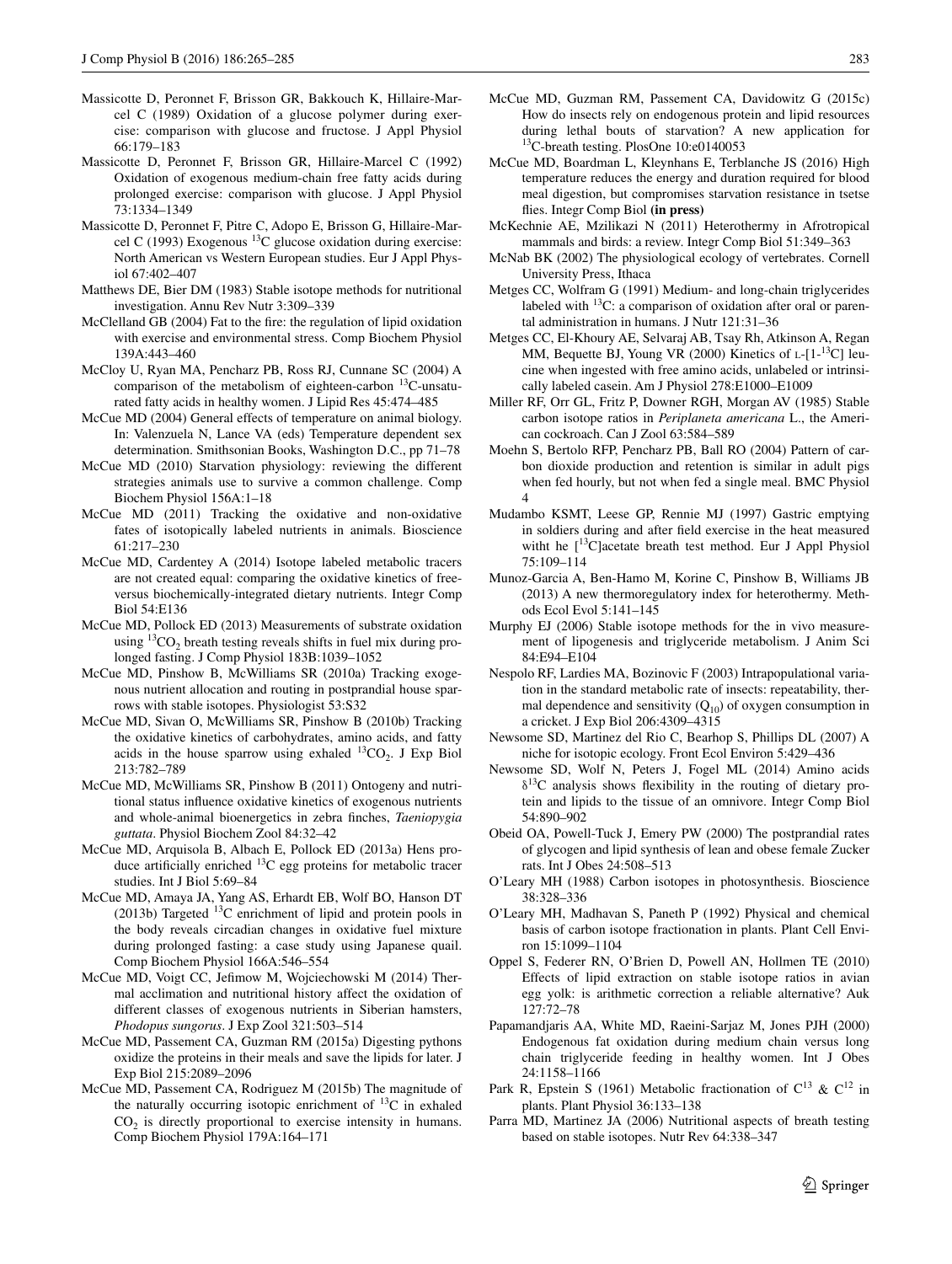- <span id="page-19-4"></span>Passey BH, Robinson TF, Ayliffe LK, Cerling TE, Sponheimer M, Dearing MD, Roeder BL, Ehleringer JR (2005) Carbon isotope fractionation between diet, breath  $CO<sub>2</sub>$ , and bioapetite in different animals. J Archaeol Sci 32:1459–1470
- <span id="page-19-5"></span>Pate JS (2001) Carbon isotope discrimination and plant water-use efficiency: case scenarios for  $C_3$  plants. In: Unkovich M, Pate J, McNeill A, Gibbs DJ (eds) Stable isotope techniques in the study of biological processes and functioning of ecosystems. Kluwer Academic Publishers, Boston, pp 19–36
- <span id="page-19-1"></span>Patterson KY, Veillon C (2001) Stable isotopes of minerals as metabolic tracers in human nutrition research. Exp Biol Med 226:271–282
- <span id="page-19-3"></span>Pauli JN, Ben-David M, Buskirk SW, DePue JE, Smith WP (2009) An isotopic technique to mark mid-sized vertebrates non-invasively. J Zool 278:141–148
- <span id="page-19-22"></span>Perkins SE, Speakman JR (2001) Measuring natural abundance of 13C in respired  $CO<sub>2</sub>$ : variability and implications for non-invasive dietary analyses. Funct Ecol 15:791–797
- <span id="page-19-23"></span>Peronnet F, Adopo E, Massicotte D, Brisson G, Hillaire-Marcel C (1993) Comparison of two methods for computing exogenous substrate oxidation using 13C-labeling. Med Sci Sports Exerc 25:297–302
- <span id="page-19-30"></span>Phillips DL, Eldridge PM (2006) Estimating the timing of diet shifts using stable isotopes. Oecologia 147:195–203
- <span id="page-19-25"></span>Phillips SM, Green HJ, Tarnopolsky MA, Heigenhauser GJF, Hill RE, Grant SM (1996) Effect of training duration on substrate turnover and oxidation during exercise. J Appl Physiol 81:2182–2191
- <span id="page-19-33"></span>Pierce BJ, McWilliams SR, O'Connor TP, Place AR, Guglielmo CG (2005) Effect of dietary fatty acid composition on depot fat and exercise performance in a migrating songbird, the red-eyed vireo. J Exp Biol 208:1277–1285
- <span id="page-19-36"></span>Piersma T, Perez-Thris J, Mouritsen H, Bauchinger U, Bairlein F (2005) Is there a "migratory syndrome" common to all migrant birds? Ann. N Y Acad Sci 1046:282–293
- <span id="page-19-37"></span>Podlesak DW, McWilliams SR, Hatch KA (2005) Stable isotopes in breath, blood, feces and feathers can indicate intra-individual changes in the diet of migratory songbirds. Oecologia 142:501–510
- <span id="page-19-9"></span>Post DM, Layman CA, Arrington DA, Takimoto G, Quattrochi J, Montana CG (2007) Getting to the fat of the matter: models, methods and assumptions for dealing with lipids in stable isotope analyses. Oecologia 152:179–189
- <span id="page-19-34"></span>Price ER, Guglielmo CG (2009) The effect of muscle phospholipid fatty acid composition on exercise performance: a direct test in the migratory white-throated sparrow (*Zonotrichia albicollis*). Am J Physiol 297:R775–R782
- <span id="page-19-17"></span>Rating D, Langhans CD (1997) Breath tests: concepts, applications and limitations. Eur J Pediatr 156:S18–S23
- <span id="page-19-2"></span>Rennie MJ (1999) An introduction to the use of tracers in nutrition and metabolism. Proc Nutr Soc 58:935–944
- <span id="page-19-35"></span>Rezende EL, Bacigalupe LD (2015) Thermoregulation in endotherms: physiological principles ad ecological consequences. J Comp Biochem 185(7):709–727
- <span id="page-19-28"></span>Rezende EL, Tejedo M, Santos M (2010) Estimating the adaptive potential of critical thermal limits: methodological problems and evolutionary implications. Funct Ecol 25:111–121
- <span id="page-19-12"></span>Romijn JA, Coyle EF, Hibbert J, Wolfe RR (1992) Comparison of indirect calorimetry and a new breath  ${}^{13}C/{}^{12}C$  ratio method during strenuous exercise. Am J Physiol 26:E64–E71
- <span id="page-19-38"></span>Rubenstein DR, Hobson KA (2004) From birds to butterflies: animal movement patterns and stable isotopes. Trends Ecol Evol 19:256–263
- <span id="page-19-8"></span>Ruess L, Tiunov A, Haubert D, Richnow HH, Haggblom MM, Scheu S (2005) Carbon stable isotope fractionation and trophic transfer of fatty acids in fungal based soil food chains. Soil Biol Biochem 37:945–953
- <span id="page-19-29"></span>Ruf T, Geiser F (2014) Daily torpor and hibernation in birds and mammals. Biol Rev 90(3):891–926
- <span id="page-19-13"></span>Saris WHM, Goodpaster BH, Jeukendrup AE, Brouns F, Halliday D, Wagenmakers AJM (1993) Exogenous carbohydrate oxidation from different carbohydrate sources during exercise. J Appl Physiol 75:2168–2172
- <span id="page-19-26"></span>Satabin P, Portero P, Defer G, Bricout J, Guezennec CY (1987) Metabolic and hormonal responses to lipid and carbohydrate diets during exercise in man. Med Sci Sports Exerc 19:218–223
- <span id="page-19-6"></span>Schoeller DA, Klein PD, Watkins JB, Heim T, MacLean WC (1980) <sup>13</sup>C abundances of nutrients and the effect of variations in <sup>13</sup>C isotopic abundances of test meals formulated for  ${}^{13}CO_2$  breath tests. Am J Clin Nutr 33:2375–2385
- <span id="page-19-18"></span>Secor SM, Diamond J (1998) A vertebrate model of extreme physiological regulation. Nature 395:659–662
- <span id="page-19-16"></span>Sidossis LS, Coggan AR, Gastaldelli A, Wolfe RR (1995) A new correction factor for use in tracer estimations of plasma fatty acid oxidation. Am J Physiol 269:E649–E656
- <span id="page-19-0"></span>Slater C, Preston T, Weaver LT (2001) Stable isotopes and the international system of units. Rapid Commun Mass Spectrom 15:1270–1273
- <span id="page-19-24"></span>Smith J-EW, Zachwieja JJ, Peronnet F, Passe DH, Massicotte D, Lavoie C, Pascoe DD (2010) Fuel selection and cycling endurance performance with ingestion of  $[^{13}C]$  glucose: evidence for a carbohydrate dose response. J Appl Physiol 108:1520–1529
- <span id="page-19-11"></span>Sonko BJ, Fennessey PV, Donnelly JE, Bessesen D, Sharp TA, Jacobsen DJ, Jones RH, Hill JO (2005) Ingested fat oxidation contributes 8% of 24-h total energy expenditure in moderately obese subjects. J Nutr 135:2159–2165
- <span id="page-19-27"></span>Speakman JR, Thomson SC (1997) Validation of the labeled bicarbonate technique for measurement of short-term energy expenditure in the mouse. Z Ernahrungswiss 36:273–277
- <span id="page-19-10"></span>Sponheimer M, Robinson TF, Cerling TE, Tegland L, Roeder BL, Ayliffe L, Dearing MD, Ehleringer JR (2006) Turnover of stable carbon isotopes in the muscle, liver, and breath  $CO<sub>2</sub>$  of alpacas (*Lama pacos*). Rapid Commun Mass Spectrom 20:1395–1399
- <span id="page-19-32"></span>Starck JM (2003) Shaping up: how vertebrates adjust their digestive system to changing environmental conditions. Anim Biol 53:245–257
- <span id="page-19-19"></span>Starck JM, Moser P, Werner RA, Linke P (2004) Pythons metabolize prey to fuel the response to feeding. Proc R Soc Lond 271B:903–908
- <span id="page-19-15"></span>Stoll B, Henry J, Reeds PJ, Yu H, Jahoor F, Burrin DG (1998) Catabolism dominates the first-pass intestinal metabolism of dietary essential amino acids in milk-protein fed piglets. J Nutr 128:606–614
- <span id="page-19-14"></span>Swennen Q, Laroye C, Janssens G, Verbeke K, Decuypere E, Buyse J (2007) Rate of metabolic decarboxylation of leucine as assessed by a  $L[1^{-13}C_1]$  leucine breath testing combined with indirect calorimetry of broiler chickens fed isocaloric diets with different protein:fat ratio. J Anim Physiol Anim Nutr 91:347–354
- <span id="page-19-31"></span>Tallamy DW, Pesek JD (1996) Carbon isotope signatures of elytra reflect larval diet in luperine rootworms (Coleoptera: Chrysomelidae). Physiol Chem Ecol 25:1167–1172
- <span id="page-19-21"></span>Tanis AA, van den Berg JWO, Kroneman BR, Wattimena JLD, Rietveld T, Nieland BHB, Swart GR (1998) Human liver glycogen metabolism assessed with a <sup>13</sup>C-enriched diet and a <sup>13</sup>CO<sub>2</sub> breath test. Euro J Clin Invest 28:466–474
- <span id="page-19-7"></span>Tanis AA, Rietveld T, Van den Berg JWO, Wattimena JLD, Swart GR (2000) Influence of the 13C-enrichment of the habitual diet on a  ${}^{13}CO_2$  breath test used as an index of liver glycogen oxidation: a validation study in Western Europe and Africa. Nutrition 16:6–10
- <span id="page-19-20"></span>Tanis AA, Rietveld T, Wattimena JLD, van den Berg JWO, Swart GR (2003) The  ${}^{13}CO_2$  breath test for liver glycogen oxidation after